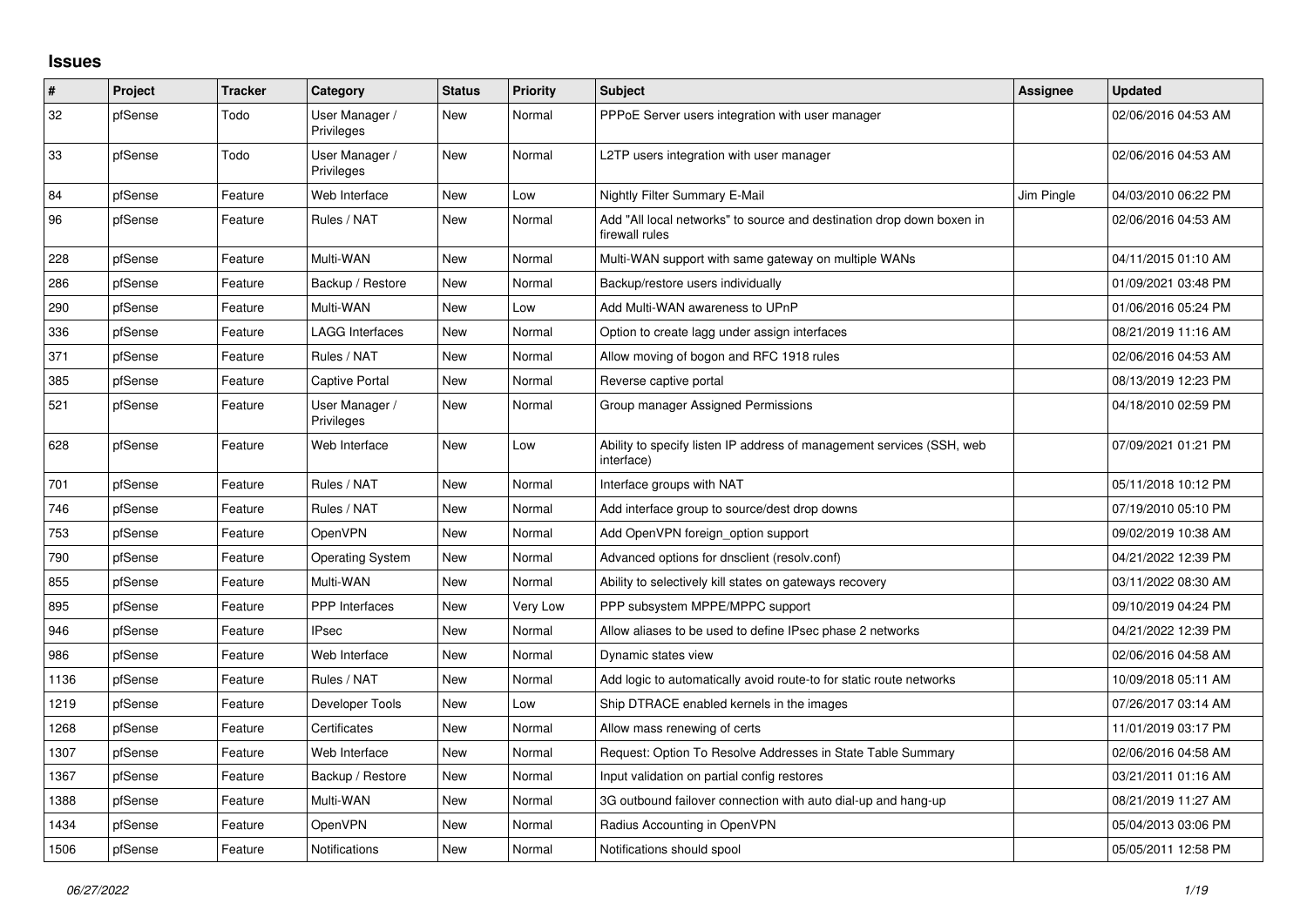| $\vert$ # | Project             | <b>Tracker</b> | Category                            | <b>Status</b> | <b>Priority</b> | Subject                                                                                                 | <b>Assignee</b>      | <b>Updated</b>      |
|-----------|---------------------|----------------|-------------------------------------|---------------|-----------------|---------------------------------------------------------------------------------------------------------|----------------------|---------------------|
| 1521      | pfSense             | Todo           | Routing                             | New           | Normal          | Investigate FreeBSD route metric support for future versions                                            |                      | 05/12/2011 11:28 AM |
| 1574      | pfSense             | Feature        | User Manager /<br>Privileges        | New           | Normal          | Password quality enforcment.                                                                            |                      | 02/06/2016 04:15 AM |
| 1620      | pfSense<br>Packages | Bug            | Squid                               | New           | Normal          | Can't use transparent proxy when using bridge.                                                          |                      | 10/07/2021 04:19 AM |
| 1656      | pfSense             | Feature        | <b>Diagnostics</b>                  | New           | Normal          | Teach pfctl to kill states by port number                                                               |                      | 08/21/2019 09:55 AM |
| 1667      | pfSense             | <b>Bug</b>     | L <sub>2</sub> TP                   | New           | Normal          | L2TP server does not respond properly from a CARP VIP                                                   |                      | 12/11/2021 07:43 PM |
| 1675      | pfSense             | Bug            | Captive Portal                      | New           | Normal          | Captive portal logout problems with pop-up blockers.                                                    | <b>Jared Dillard</b> | 03/28/2016 01:37 PM |
| 1683      | pfSense             | Feature        | Rules / NAT                         | New           | Normal          | PF scrub min-ttl option                                                                                 |                      | 09/23/2020 01:52 AM |
| 1738      | pfSense             | Bug            | Backup / Restore                    | New           | Very Low        | Restore fails when username in backup is not matching                                                   |                      | 12/11/2021 07:51 PM |
| 1819      | pfSense             | Bug            | <b>DNS Resolver</b>                 | New           | Normal          | DNS Resolver Not Registering DHCP Server Specified Domain Name                                          | Luiz Souza           | 04/28/2022 01:53 PM |
| 1826      | pfSense             | Feature        | PPPoE Server                        | New           | Normal          | PPPoE server IPv6 support                                                                               |                      | 03/25/2022 04:25 PM |
| 1831      | pfSense             | Feature        | Captive Portal                      | New           | Normal          | Captive portal IPv6 support                                                                             | Reid<br>Linnemann    | 05/25/2022 07:57 AM |
| 1833      | pfSense             | Feature        | PPTP                                | New           | Normal          | PPTP type WAN IPv6 support                                                                              |                      | 08/20/2019 10:12 AM |
| 1849      | pfSense             | Bug            | Traffic Shaper (ALTQ)               | New           | Normal          | Traffic shaper - By Queue view needs to show/use friendly inerface names                                |                      | 01/10/2022 08:10 AM |
| 1883      | pfSense             | Feature        | <b>Traffic Shaper</b><br>(Limiters) | New           | Normal          | Diag > Limiter Info presentation enhancement                                                            |                      | 08/20/2019 03:46 PM |
| 1890      | pfSense             | Bug            | Translations                        | New           | Normal          | No gettext support in console scripts                                                                   |                      | 08/13/2019 12:24 PM |
| 1924      | pfSense             | Feature        | Captive Portal                      | New           | Normal          | Ability of CP's allowed IP addresses to use aliases                                                     |                      | 07/26/2018 04:28 AM |
| 1935      | pfSense             | Feature        | Rules / NAT                         | New           | Normal          | Allow rule with max-src-conn-* options to make conditional use of<br>"overload <virusprot>"</virusprot> |                      | 10/07/2011 09:31 AM |
| 1937      | pfSense             | Feature        | Rules / NAT                         | New           | Normal          | Support for rule groupings                                                                              |                      | 08/20/2019 12:42 PM |
| 1940      | pfSense             | Todo           | Logging                             | New           | Normal          | Integrate rSyslogd                                                                                      |                      | 07/06/2018 02:11 PM |
| 1947      | pfSense             | Feature        | Rules / NAT                         | New           | Normal          | Option to kill all states when creating a block rule                                                    |                      | 08/20/2019 01:09 PM |
| 1979      | pfSense             | Feature        | Aliases / Tables                    | New           | Normal          | Add some default read-only system aliases                                                               | Jim Pingle           | 08/21/2019 11:01 AM |
| 2024      | pfSense             | Feature        | Package System                      | New           | Normal          | RRD Graphs for packages                                                                                 |                      | 08/13/2019 12:24 PM |
| 2025      | pfSense             | Feature        | Captive Portal                      | New           | Normal          | Captive Portal: Easy accessible Logout page instead of Logout pop-up<br>window                          |                      | 02/06/2016 04:59 AM |
| 2049      | pfSense             | Feature        | Rules / NAT                         | New           | Normal          | Show Auto Generated Rules and Use them to turn features on/off when<br>applicable                       |                      | 08/20/2019 03:37 PM |
| 2099      | pfSense             | Todo           | CARP                                | <b>New</b>    | Normal          | Remove "queue" from CARP traffic                                                                        |                      | 01/19/2012 10:59 AM |
| 2117      | pfSense             | Feature        | <b>Operating System</b>             | New           | Normal          | 6RD support for ISPs like Swisscom                                                                      |                      | 08/22/2014 10:40 AM |
| 2138      | pfSense             | <b>Bug</b>     | <b>RRD Graphs</b>                   | New           | Normal          | RRD Wireless graph broken in BSS mode                                                                   |                      | 02/06/2016 04:59 AM |
| 2218      | pfSense             | Feature        | CARP                                | New           | Normal          | Ability to delay CARP master status at boot time                                                        |                      | 03/03/2021 11:57 AM |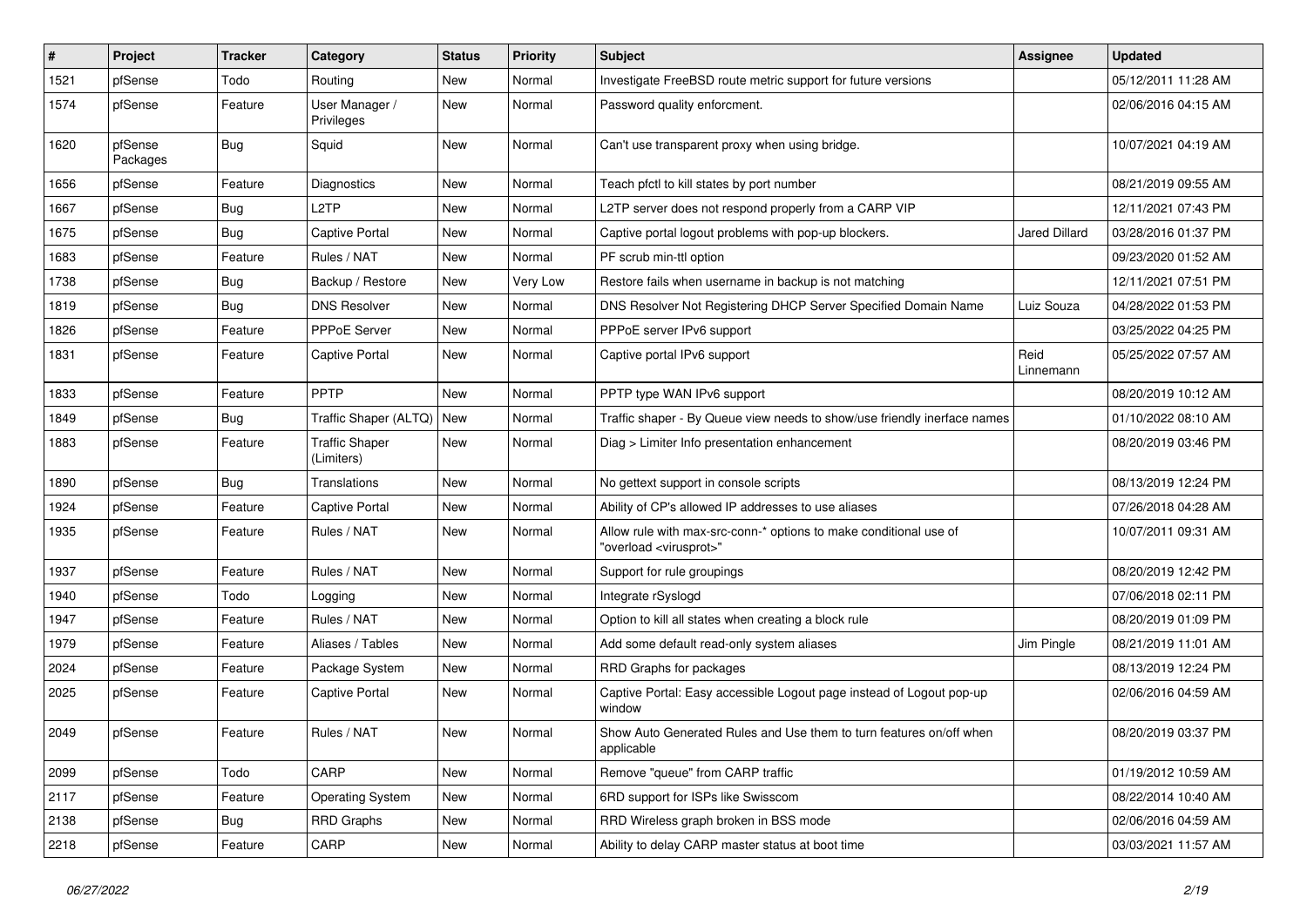| $\sharp$ | Project | <b>Tracker</b> | Category                  | <b>Status</b> | <b>Priority</b> | <b>Subject</b>                                                                                                                     | <b>Assignee</b> | <b>Updated</b>      |
|----------|---------|----------------|---------------------------|---------------|-----------------|------------------------------------------------------------------------------------------------------------------------------------|-----------------|---------------------|
| 2276     | pfSense | Feature        | Certificates              | New           | Normal          | Remote CRL fetch support                                                                                                           |                 | 02/06/2016 04:14 AM |
| 2308     | pfSense | Bug            | Traffic Shaper (ALTQ) New |               | Normal          | HFSC WebUI doesn't check for "Bandwidth" setting                                                                                   |                 | 12/04/2012 07:12 PM |
| 2315     | pfSense | Feature        | Traffic Shaper (ALTQ) New |               | Normal          | Traffic Shaper - Adaptive Bandwidth Management                                                                                     |                 | 02/06/2016 05:07 AM |
| 2323     | pfSense | Feature        | DHCP (IPv4)               | New           | Low             | GUI doesn't allow to configure DHCP server to serve IP addresses<br>belonging to subnets wich are not associated with an interface |                 | 08/19/2019 10:27 AM |
| 2335     | pfSense | Bug            | <b>Operating System</b>   | New           | Normal          | IGMPProxy and CARP Results in System Instability Upon Reboot                                                                       |                 | 07/19/2014 10:25 PM |
| 2357     | pfSense | Feature        | Interfaces                | New           | Low             | <b>Support Dual Stack Lite</b>                                                                                                     |                 | 05/13/2014 09:39 PM |
| 2358     | pfSense | Feature        | Rules / NAT               | New           | Normal          | NAT64 Support                                                                                                                      |                 | 04/16/2022 06:52 PM |
| 2367     | pfSense | Bug            | Rules / NAT               | New           | Normal          | display negate rules in firewall rules php and evaluate when added                                                                 |                 | 05/07/2012 06:11 PM |
| 2410     | pfSense | Feature        | <b>DNS Forwarder</b>      | New           | Normal          | Support name based aliasing via CNAMEs or some other mechanism.                                                                    |                 | 12/11/2012 09:56 PM |
| 2443     | pfSense | Feature        | PPP Interfaces            | New           | Normal          | Automatically start 3G usb interfaces upon plugin                                                                                  |                 | 05/20/2012 05:37 PM |
| 2479     | pfSense | Feature        | Dashboard                 | New           | Normal          | Allow reordering of the traffic graphs on the dashboard                                                                            |                 | 06/08/2012 04:13 PM |
| 2504     | pfSense | Feature        | LAGG Interfaces           | New           | Normal          | lagg enhancements                                                                                                                  |                 | 01/08/2021 12:17 PM |
| 2545     | pfSense | Feature        | Captive Portal            | New           | Low             | CaptivePortal: Custom "Re-authenticate every x minutes"                                                                            |                 | 07/08/2012 05:21 PM |
| 2573     | pfSense | Feature        | Captive Portal            | New           | Normal          | Captive Portal support of RADIUS POD (Packet of Disconnect)                                                                        |                 | 10/17/2016 03:14 AM |
| 2593     | pfSense | Feature        | <b>XMLRPC</b>             | New           | Normal          | sync NTPD, SNMP config between HA members                                                                                          |                 | 01/14/2015 09:04 AM |
| 2676     | pfSense | Feature        | Rules / NAT               | New           | Normal          | Reply-to option in firewall rule                                                                                                   |                 | 05/05/2017 03:15 PM |
| 2693     | pfSense | Feature        | Console Menu              | New           | Normal          | Allow mapping mapping non-physical interfaces via console                                                                          | Mathieu Simon   | 11/27/2012 03:00 PM |
| 2771     | pfSense | Feature        | Rules / NAT               | New           | Normal          | Add packet tracing simulator                                                                                                       |                 | 08/13/2019 12:24 PM |
| 2774     | pfSense | Feature        | DHCP (IPv4)               | New           | Normal          | Extend DHCP Pools code to allow using different subnets                                                                            |                 | 08/19/2019 10:27 AM |
| 2963     | pfSense | Feature        | Captive Portal            | New           | Normal          | Captive Portal MAC authentication request                                                                                          |                 | 08/22/2017 09:09 PM |
| 2965     | pfSense | Feature        | Rules / NAT               | New           | Normal          | Mac Firewalling                                                                                                                    |                 | 04/24/2013 12:02 PM |
| 2983     | pfSense | Feature        | DHCP (IPv4)               | New           | Normal          | DHCPD: Add vendor-class-identifier and MAC-OIDs                                                                                    |                 | 05/29/2020 09:24 PM |
| 3053     | pfSense | Feature        | Captive Portal            | New           | Normal          | Automatically add DHCP static addresses to CP passthru-mac                                                                         |                 | 06/21/2013 11:54 AM |
| 3087     | pfSense | Feature        | Web Interface             | New           | Normal          | Setup Wizard does not include IPv6 options for interfaces                                                                          |                 | 07/10/2013 06:19 PM |
| 3115     | pfSense | Feature        | Multi-WAN                 | New           | Normal          | Traffic shaping for multi WAN                                                                                                      |                 | 12/07/2015 02:20 PM |
| 3162     | pfSense | Feature        | PPP Interfaces            | New           | Low             | <b>MLPPP Status of connections</b>                                                                                                 |                 | 08/20/2019 10:20 AM |
| 3185     | pfSense | Feature        | DHCP (IPv6)               | New           | Normal          | Accommodate a DHCPv6 failover-like mechanism                                                                                       |                 | 11/24/2017 10:44 AM |
| 3288     | pfSense | Feature        | Rules / NAT               | New           | Normal          | Macros for Interface Networks on Outbound NAT rule Source drop-down                                                                |                 | 08/21/2019 11:02 AM |
| 3312     | pfSense | <b>Bug</b>     | <b>IPsec</b>              | New           | Normal          | Gateway on IPsec rules is not functional in pf                                                                                     |                 | 01/28/2020 10:09 PM |
| 3326     | pfSense | Bug            | <b>PPP</b> Interfaces     | New           | Normal          | IPv6 only PPPoE connection                                                                                                         |                 | 11/18/2013 09:37 AM |
| 3358     | pfSense | <b>Bug</b>     | Package System            | New           | Normal          | new version of <include file=""> is not required during reinstall all</include>                                                    |                 | 12/26/2014 12:13 PM |
| 3377     | pfSense | Feature        | Captive Portal            | New           | Normal          | OAuth2 authentication in captive portal                                                                                            | Jim Thompson    | 10/19/2020 09:13 AM |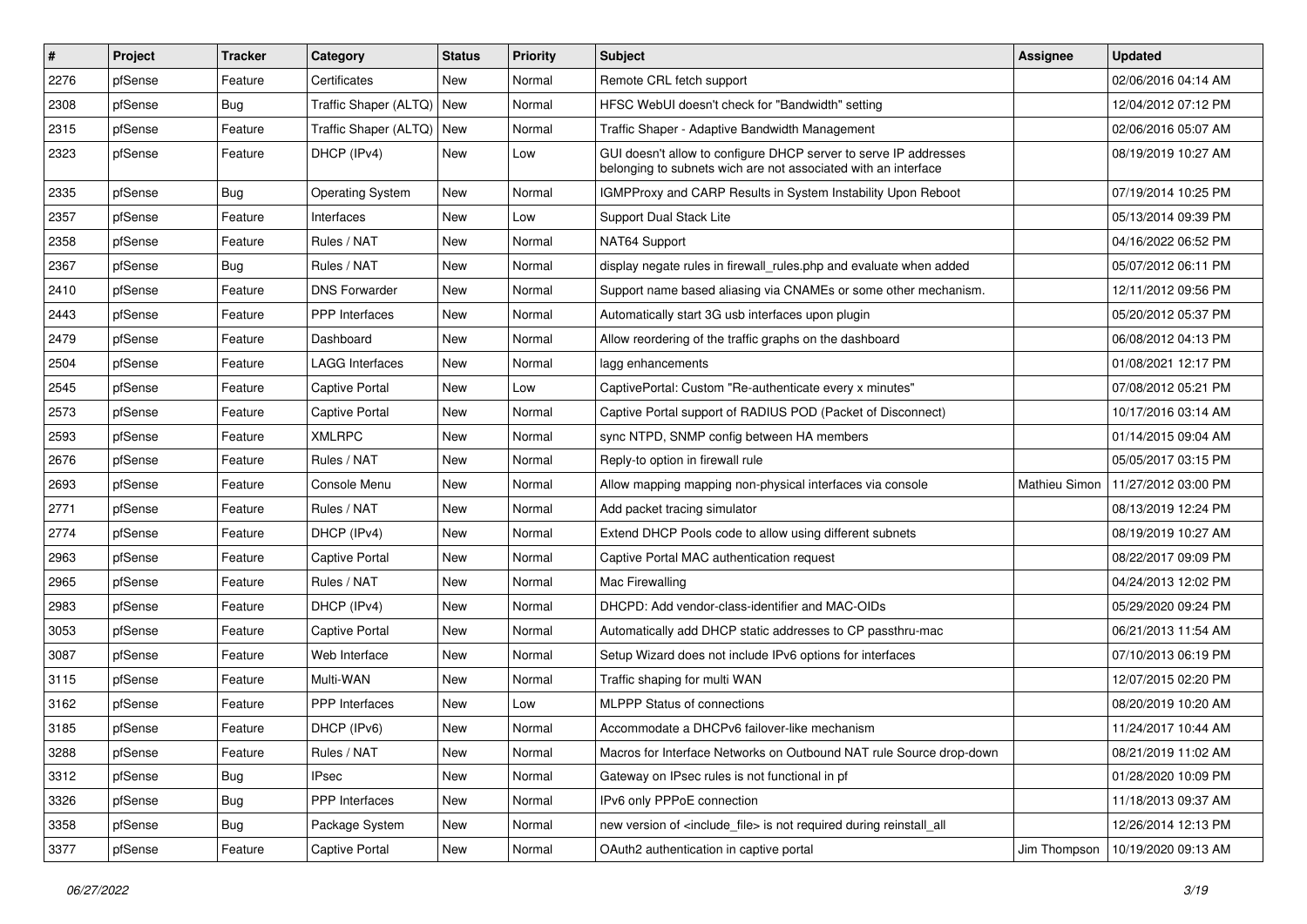| #    | Project             | <b>Tracker</b> | Category                                        | <b>Status</b> | <b>Priority</b> | <b>Subject</b>                                                                                 | <b>Assignee</b> | <b>Updated</b>      |
|------|---------------------|----------------|-------------------------------------------------|---------------|-----------------|------------------------------------------------------------------------------------------------|-----------------|---------------------|
| 3382 | pfSense             | Bug            | <b>IGMP Proxy</b>                               | New           | Normal          | IGMPPROXY fails with more than 32 interfaces                                                   |                 | 07/12/2016 11:01 PM |
| 3387 | pfSense             | Feature        | Aliases / Tables                                | New           | Normal          | process_alias_urltable Frequency                                                               |                 | 08/21/2019 11:01 AM |
| 3404 | pfSense             | Bug            | DHCP (IPv4)                                     | New           | Normal          | DHCP Server Fails to Start on Interfaces that are Slow to Come Online<br>During Boot           |                 | 02/11/2014 05:09 PM |
| 3411 | pfSense             | Bug            | Dashboard                                       | New           | Low             | Interfaces and statistics dashboard widgets very slow with large numbers<br>of interfaces      |                 | 01/24/2014 02:09 AM |
| 3424 | pfSense<br>Packages | Feature        | New Package<br>Request                          | New           | Normal          | <b>SCEP</b> server                                                                             |                 | 08/13/2019 10:02 AM |
| 3465 | pfSense             | Bug            | Traffic Shaper (ALTQ)                           | New           | Normal          | Editing Traffic Shaper queues causes status_queues.php error                                   |                 | 02/19/2014 01:53 AM |
| 3534 | pfSense             | Feature        | DHCP (IPv4)                                     | New           | Normal          | DDNS using arbitrary zone primary                                                              |                 | 07/08/2014 11:40 AM |
| 3552 | pfSense             | Feature        | <b>PPP</b> Interfaces                           | New           | Normal          | Allow configuring link keep-alive value in PPP                                                 |                 | 05/14/2014 10:26 AM |
| 3623 | pfSense             | Feature        | Package System                                  | New           | Normal          | Allow each package to choose if it is restarted on interface events                            |                 | 04/26/2014 01:00 PM |
| 3652 | pfSense             | Feature        | OpenVPN                                         | <b>New</b>    | Normal          | OpenVPN - Dynamic IPv6 Tunnel Network                                                          |                 | 03/20/2019 09:50 AM |
| 3696 | pfSense             | Feature        | Backup / Restore                                | New           | Normal          | Multiple items backup/restore                                                                  |                 | 06/06/2014 02:33 PM |
| 3697 | pfSense             | Feature        | Backup / Restore                                | New           | Normal          | New backup/restore area: Certificates                                                          |                 | 03/11/2017 11:30 AM |
| 3706 | pfSense             | Bug            | User Manager /<br><b>Privileges</b>             | New           | Normal          | Permission order affects default page on limited accounts, but can't<br>reorder                |                 | 02/06/2016 04:10 AM |
| 3718 | pfSense             | Feature        | <b>IPv6 Router</b><br>Advertisements<br>(RADVD) | New           | Normal          | radvd - enhancement proposal: ability to advertise routes and some fixes -<br>patches attached |                 | 03/22/2020 02:59 PM |
| 3771 | pfSense             | Bug            | DHCP (IPv4)                                     | New           | Normal          | Webinterface and dhcpdcrashes with 500+ static leases                                          |                 | 08/21/2019 09:26 AM |
| 3793 | pfSense             | Feature        | Rules / NAT                                     | New           | Normal          | Enable external authentication support for rules                                               |                 | 08/05/2014 01:09 PM |
| 3859 | pfSense             | Feature        | Gateway Monitoring                              | New           | Low             | Make it possible to set the source IP address for gateway monitoring                           |                 | 11/06/2016 10:12 PM |
| 3862 | pfSense             | Feature        | <b>IGMP Proxy</b>                               | New           | Normal          | Allow configuration of IGMP proxy's 'quickleave' parameter from the web<br>interface           |                 | 04/05/2016 03:24 AM |
| 3882 | pfSense             | Feature        | Web Interface                                   | New           | Normal          | Add OUI database to the base system, remove dependency on nmap                                 |                 | 03/08/2018 06:44 PM |
| 3895 | pfSense             | Feature        | Configuration<br>Backend                        | New           | Normal          | Timeout for "Apply change"                                                                     |                 | 01/25/2021 08:07 AM |
| 3899 | pfSense             | Feature        | Web Interface                                   | New           | Normal          | Add feature to allow reordering of <package> items in config.xml</package>                     |                 | 09/27/2014 04:40 PM |
| 3943 | pfSense             | Feature        | <b>Operating System</b>                         | New           | Low             | pf - divert-reply not implemented (usefull for haproxy)                                        |                 | 10/16/2014 06:42 PM |
| 4010 | pfSense             | Feature        | OpenVPN                                         | New           | Normal          | OpenVPN always loads engines available on openssl                                              |                 | 07/08/2016 10:29 PM |
| 4098 | pfSense             | Feature        | Authentication                                  | New           | Normal          | Add option to force a password change on login                                                 |                 | 08/21/2019 10:31 AM |
| 4128 | pfSense             | Feature        | Notifications                                   | New           | Normal          | Email notification webgui configuration                                                        |                 | 11/18/2021 12:48 PM |
| 4165 | pfSense             | Feature        | Rules / NAT                                     | New           | Low             | Allow for security zones when defining interfaces and firewall rules.                          |                 | 02/06/2016 04:35 AM |
| 4195 | pfSense             | Feature        | Aliases / Tables                                | New           | Low             | Aliases: sections                                                                              |                 | 08/21/2019 11:01 AM |
| 4242 | pfSense             | Feature        | Authentication                                  | New           | Normal          | Two Factor or OTP Authentication for Admin Interface                                           |                 | 01/04/2022 12:07 PM |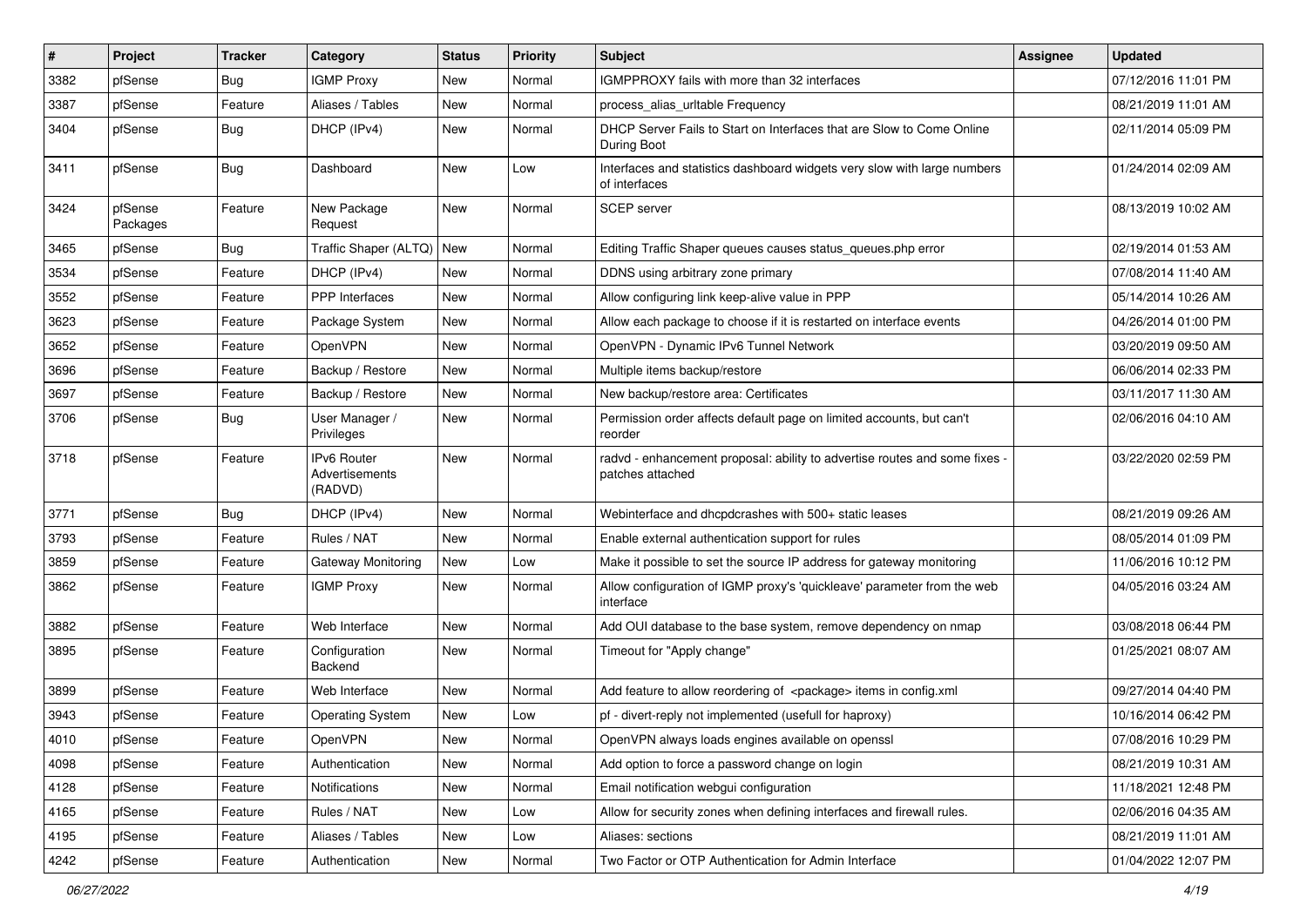| #    | Project             | <b>Tracker</b> | Category                                 | <b>Status</b> | <b>Priority</b> | <b>Subject</b>                                                                                                  | Assignee             | <b>Updated</b>      |
|------|---------------------|----------------|------------------------------------------|---------------|-----------------|-----------------------------------------------------------------------------------------------------------------|----------------------|---------------------|
| 4265 | pfSense             | Feature        | UPnP/NAT-PMP                             | New           | Normal          | UPNP allow use of alias and schedule                                                                            |                      | 08/20/2019 02:57 PM |
| 4292 | pfSense             | Feature        | <b>RRD Graphs</b>                        | New           | Normal          | Show 95th Percentile for IPv6 Traffic in RRD Graphs                                                             |                      | 01/25/2015 02:24 PM |
| 4374 | pfSense             | Feature        | Notifications                            | New           | Low             | Add timestamps to notification e-mails                                                                          |                      | 02/05/2015 12:43 AM |
| 4451 | pfSense             | <b>Bug</b>     | DHCP (IPv4)                              | New           | Low             | Status DHCP Leases shows double entries for static entries without IP<br>address                                | <b>Phillip Davis</b> | 05/21/2022 04:55 PM |
| 4456 | pfSense             | Feature        | <b>Diagnostics</b>                       | New           | Normal          | Packet capture additional filtering options                                                                     |                      | 08/20/2019 03:30 PM |
| 4467 | pfSense             | Bug            | Traffic Shaper (ALTQ)                    | New           | Normal          | Traffic Graphs shows wrong throughput when traffic shaping enabled                                              |                      | 02/23/2015 05:31 PM |
| 4470 | pfSense             | Feature        | IPv6 Router<br>Advertisements<br>(RADVD) | <b>New</b>    | Normal          | RA page in GUI                                                                                                  |                      | 08/20/2019 12:20 PM |
| 4472 | pfSense             | Feature        | Build / Release                          | New           | Normal          | Cryptographically sign every (sub-)release                                                                      |                      | 08/13/2019 12:53 PM |
| 4479 | pfSense             | Bug            | <b>Operating System</b>                  | New           | Normal          | Firewall rules won't match GRE interface after applying IPSEC transport<br>encryption on GRE tunnel             | Luiz Souza           | 08/20/2021 08:46 AM |
| 4499 | pfSense             | Feature        | <b>LAGG Interfaces</b>                   | New           | Normal          | pfSense LAGG interfaces; unable to set speed and duplex for member<br>interfaces.                               |                      | 08/21/2019 11:16 AM |
| 4501 | pfSense             | Feature        | Notifications                            | New           | Normal          | Allow email report to send multiple destination                                                                 |                      | 02/06/2016 04:07 AM |
| 4503 | pfSense<br>Packages | Feature        | New Package<br>Request                   | New           | Normal          | GNUGateKeeper H.323 Proxy Package                                                                               |                      | 08/27/2019 02:54 AM |
| 4506 | pfSense<br>Packages | Feature        | FreeRADIUS                               | New           | Normal          | FreeRADIUS groups/hunt groups                                                                                   |                      | 03/10/2015 08:51 PM |
| 4591 | pfSense             | Feature        | <b>IPsec</b>                             | New           | Normal          | IPSec Failover Support for IP Addresses instead of Dynamic DNS /<br>Failover Group                              |                      | 09/04/2020 12:17 AM |
| 4604 | pfSense             | Bug            | <b>NTPD</b>                              | New           | Normal          | NTP time server entries may or may not work, depending upon interfaces<br>selected when configuring NTP service |                      | 12/11/2021 07:59 PM |
| 4628 | pfSense             | Feature        | Web Interface                            | New           | Normal          | Add GUI to manage loader tunables (e.g. loader.conf.local)                                                      |                      | 09/16/2015 04:28 PM |
| 4632 | pfSense             | Feature        | <b>Operating System</b>                  | New           | Normal          | Support for Multipath TCP (MPTCP)                                                                               | Jim Thompson         | 03/01/2022 05:39 AM |
| 4646 | pfSense             | Feature        | Dashboard                                | New           | Normal          | Recover valuable vertical screen real estate in dashboard                                                       |                      | 04/20/2015 07:46 PM |
| 4680 | pfSense             | Bug            | <b>DHCP Relay</b>                        | New           | Normal          | DHCP relay does not work with DHCP server on other end of OpenVPN<br>tunnel                                     |                      | 05/05/2015 06:55 PM |
| 4681 | pfSense             | Feature        | Backup / Restore                         | New           | Normal          | AutoConfigBackup make a way to easily download a saved backup                                                   |                      | 08/16/2019 12:46 PM |
| 4688 | pfSense             | Feature        | <b>IPsec</b>                             | New           | Normal          | Missing TFC Traffic Flow Confidentiality support                                                                |                      | 11/15/2021 12:27 PM |
| 4707 | pfSense             | Feature        | Rules / NAT                              | New           | Normal          | Can't override block port 0 rules in filter.inc                                                                 |                      | 08/13/2019 12:53 PM |
| 4724 | pfSense             | Feature        | Captive Portal                           | New           | Low             | Captive Portal Status Add Client Hostname                                                                       |                      | 05/22/2015 08:38 AM |
| 4740 | pfSense             | <b>Bug</b>     | Wireless                                 | New           | Normal          | Intel wireless kernel panic in infrastructure mode with WPA                                                     |                      | 11/13/2020 08:38 AM |
| 4776 | pfSense             | Feature        | Wireless                                 | New           | Normal          | Add 802.1x dynamic vlan support                                                                                 |                      | 10/02/2020 07:42 AM |
| 4796 | pfSense             | Feature        | Routing                                  | New           | Normal          | Support Multiple FIBs in pfSense                                                                                | Luiz Souza           | 09/22/2017 12:12 AM |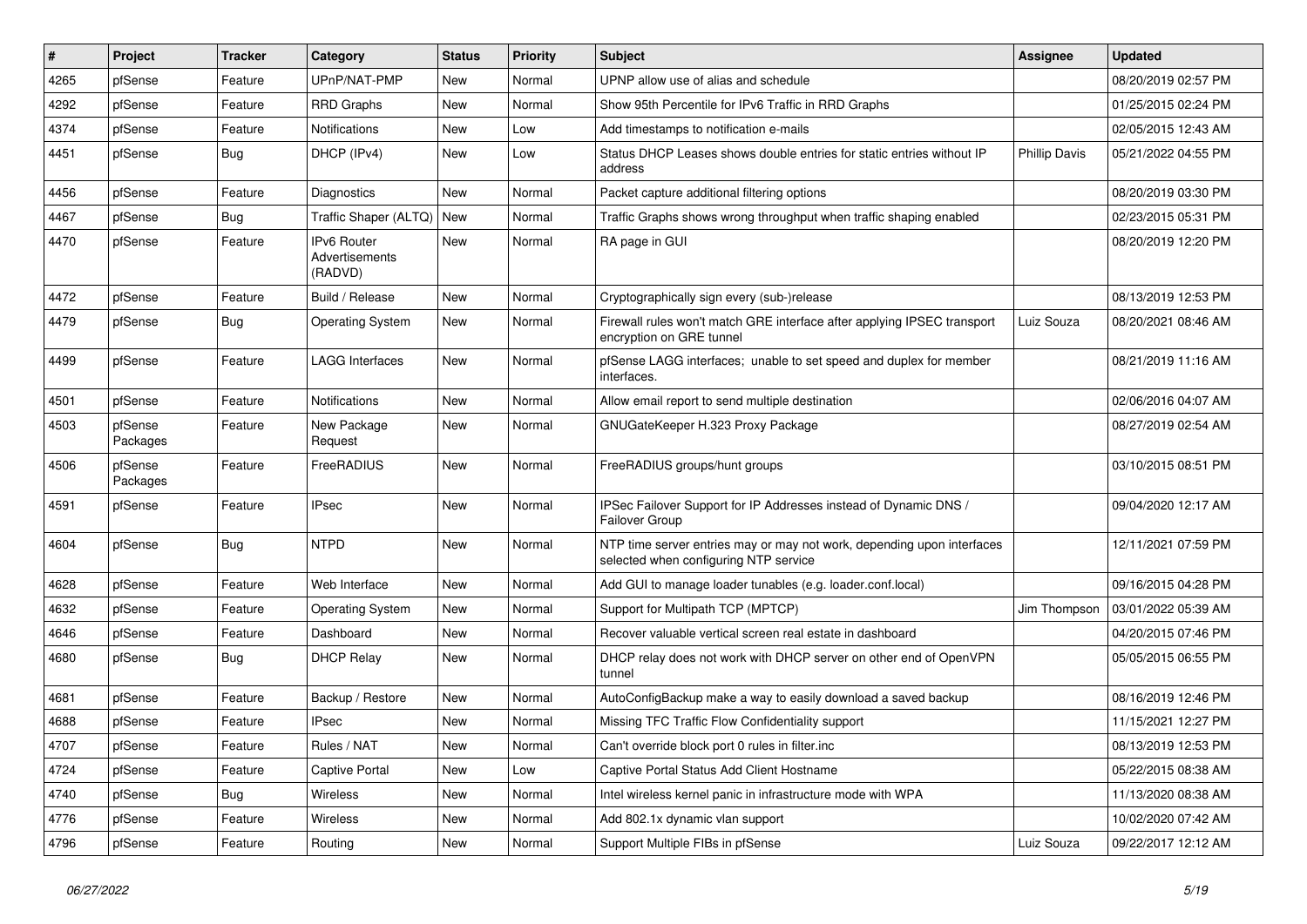| #    | Project             | <b>Tracker</b> | Category                | <b>Status</b> | <b>Priority</b> | <b>Subject</b>                                                                            | <b>Assignee</b>      | <b>Updated</b>      |
|------|---------------------|----------------|-------------------------|---------------|-----------------|-------------------------------------------------------------------------------------------|----------------------|---------------------|
| 4798 | pfSense             | Feature        | <b>DNS Resolver</b>     | <b>New</b>    | Normal          | Make host and domain overrides available to both DNS Resolver and<br><b>DNS Forwarder</b> |                      | 06/29/2015 02:14 AM |
| 4899 | pfSense             | Feature        | DHCP (IPv4)             | New           | Normal          | Additional BOOTP/DHCP Options should allow a force option                                 |                      | 01/02/2018 02:24 PM |
| 4914 | pfSense             | Feature        | Diagnostics             | New           | Low             | <b>Packet Capture Settings</b>                                                            |                      | 08/20/2019 08:51 AM |
| 4928 | pfSense<br>Packages | Feature        | squidguard              | <b>New</b>    | Normal          | Surftool - New Package to turn squidguard groups(/acls) on or off                         |                      | 08/13/2019 09:57 AM |
| 4989 | pfSense             | Feature        | <b>IPsec</b>            | New           | Normal          | Allow all valid strongswan remote gateway options in gui                                  |                      | 08/20/2015 02:57 PM |
| 4997 | pfSense             | Feature        | Rules / NAT             | New           | Normal          | Add setting option to choose default log action for new firewall rules                    |                      | 08/20/2019 03:29 PM |
| 5074 | pfSense             | Feature        | Upgrade                 | New           | Normal          | Standard release notes URLs to facilitate GUI viewing before upgrade                      |                      | 04/21/2022 12:39 PM |
| 5080 | pfSense             | Feature        | DHCP (IPv4)             | New           | Normal          | Settings tab under Services>DHCP Server                                                   |                      | 08/13/2019 12:53 PM |
| 5174 | pfSense<br>Packages | Feature        | <b>NRPE</b>             | New           | Normal          | nrpe: check sensors doesnt work, missing Imsensors                                        |                      | 11/15/2015 12:49 AM |
| 5253 | pfSense             | Bug            | PPP Interfaces          | New           | Normal          | 3gstats.php 100% CPU                                                                      |                      | 01/08/2022 05:02 PM |
| 5306 | pfSense             | Bug            | Package System          | New           | Normal          | textarea fields should have linebreaks sanitized automatically on save                    |                      | 03/03/2017 04:15 AM |
| 5307 | pfSense             | Feature        | <b>RRD Graphs</b>       | <b>New</b>    | Low             | Add logarithmic scale option to RRD graphs                                                |                      | 10/14/2015 07:37 AM |
| 5331 | pfSense             | Feature        | IPsec                   | New           | Normal          | IPSec table for tuning strongswan.conf                                                    |                      | 05/05/2021 12:10 AM |
| 5355 | pfSense             | <b>Bug</b>     | <b>IPsec</b>            | New           | High            | on Dynamic WAN IP (DHCP Client) it takes 10 minutes before Phase1<br>reconnects           |                      | 07/08/2016 10:29 PM |
| 5360 | pfSense             | Feature        | UPnP/NAT-PMP            | New           | Normal          | Add possibility to configure independent "UPnP & NAT-PMP" instances                       |                      | 10/31/2015 04:25 AM |
| 5367 | pfSense             | Bug            | Web Interface           | <b>New</b>    | Normal          | Safari repeatedly tries to reload dashboard                                               | <b>Jared Dillard</b> | 08/22/2016 11:08 AM |
| 5445 | pfSense             | Todo           | Web Interface           | New           | Normal          | Improve banner for "background activity"                                                  |                      | 02/06/2016 04:43 AM |
| 5474 | pfSense             | Feature        | Interfaces              | New           | Normal          | Add 802.1x configuration to wired interfaces.                                             |                      | 03/16/2016 04:32 PM |
| 5480 | pfSense             | Todo           | Web Interface           | New           | Low             | inconsistent display of default values in fields                                          | <b>Jared Dillard</b> | 03/01/2016 04:59 PM |
| 5510 | pfSense             | Feature        | Package System          | <b>New</b>    | Normal          | Need a simple way to enable/disable package-installed services                            |                      | 04/21/2022 12:39 PM |
| 5525 | pfSense             | Feature        | OpenVPN                 | New           | Normal          | Add static routes for OpenVPN client remote peer addresses when using<br>non-default WANs |                      | 11/25/2015 08:44 AM |
| 5556 | pfSense             | Feature        | Diagnostics             | New           | Normal          | No error when downloading non-existing file on Diagnostics/Execute                        |                      | 08/20/2019 03:43 PM |
| 5567 | pfSense             | Feature        | Dashboard               | <b>New</b>    | Low             | CARP status widget does not update in real time                                           |                      | 08/20/2019 03:33 PM |
| 5616 | pfSense             | Feature        | <b>Wireless</b>         | New           | Normal          | <b>Incorrect Wireless Channel</b>                                                         | Jim Thompson         | 10/09/2016 03:33 PM |
| 5619 | pfSense             | Feature        | <b>Operating System</b> | New           | Normal          | Curl with ARES support                                                                    |                      | 08/13/2019 02:56 PM |
| 5629 | pfSense             | Bug            | <b>IPsec</b>            | New           | Normal          | Allow for IPsec configuration using certs without a CA                                    |                      | 12/31/2021 05:21 PM |
| 5646 | pfSense<br>Packages | Feature        | Squid                   | New           | Normal          | Squid3 package Authentication Method: Kerberos/AD                                         |                      | 02/18/2019 05:34 PM |
| 5652 | pfSense             | Bug            | Authentication          | New           | Normal          | Radius IETF Class Group Assignment - Incorrect Standard                                   |                      | 08/13/2019 01:39 PM |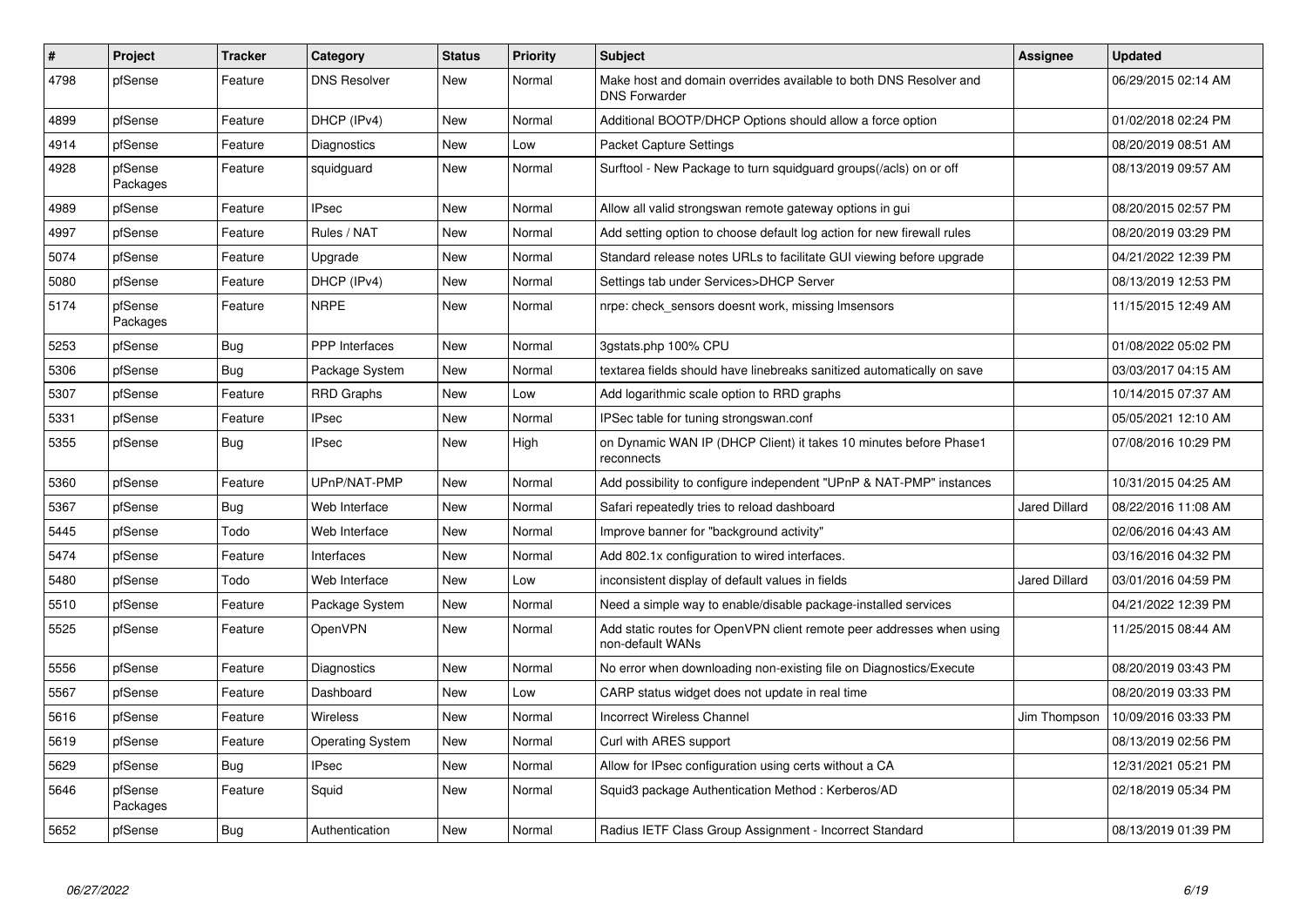| ∦    | Project             | <b>Tracker</b> | Category                     | <b>Status</b> | <b>Priority</b> | <b>Subject</b>                                                                                                         | <b>Assignee</b>      | <b>Updated</b>      |
|------|---------------------|----------------|------------------------------|---------------|-----------------|------------------------------------------------------------------------------------------------------------------------|----------------------|---------------------|
| 5735 | pfSense             | Feature        | Aliases / Tables             | New           | Very Low        | Automaticaly add DHCP leases to alias list or make it readable in selected<br>fields                                   |                      | 08/21/2019 11:01 AM |
| 5751 | pfSense<br>Packages | Bug            | squidguard                   | New           | Normal          | SquidGuard target categories not saved when long "Domain List" is<br>provided                                          |                      | 01/10/2016 08:55 AM |
| 5786 | pfSense             | Bug            | Web Interface                | New           | Normal          | Check WebConfigurator port for conflicts                                                                               |                      | 04/21/2022 12:39 PM |
| 5813 | pfSense             | Feature        | Traffic Shaper (ALTQ)        | New           | Normal          | Replacement of layer7 filter                                                                                           |                      | 02/18/2017 05:08 PM |
| 5825 | pfSense             | Feature        | Authentication               | New           | Normal          | Allow EAP-RADIUS for authentication servers                                                                            |                      | 08/21/2019 10:32 AM |
| 5835 | pfSense             | Feature        | OpenVPN                      | New           | Very Low        | Improve OpenVPN client gateway detection in edge cases where the<br>remote does not send gateway information           |                      | 03/20/2016 12:29 AM |
| 5849 | pfSense             | Bug            | CARP                         | <b>New</b>    | Normal          | Routing fail on CARP IPsec                                                                                             |                      | 12/18/2021 04:41 PM |
| 5850 | pfSense             | Feature        | User Manager /<br>Privileges | New           | Normal          | Limit "WebCfg - System: User Manager page" privilege to non-admins and<br>non-admin groups                             |                      | 02/19/2017 10:04 AM |
| 5902 | pfSense             | Todo           | Configuration<br>Backend     | New           | Normal          | Use a common place for default values                                                                                  |                      | 08/13/2019 12:53 PM |
| 5922 | pfSense             | Feature        | <b>SNMP</b>                  | New           | Normal          | SNMP - enable SNMP v3 functionality                                                                                    | <b>Viktor Gurov</b>  | 03/02/2022 02:40 PM |
| 5950 | pfSense             | Feature        | DHCP (IPv6)                  | <b>New</b>    | Normal          | DHCPv6 Server support for PD of PD-obtained networks                                                                   |                      | 03/04/2016 03:04 AM |
| 6022 | pfSense<br>Packages | Feature        | New Package<br>Request       | New           | Normal          | Consider MLVPN for bonded VPN                                                                                          |                      | 01/30/2021 05:24 PM |
| 6023 | pfSense<br>Packages | Bug            | Suricata                     | New           | Low             | Traffic Shaper (pfsense 2.3) Suricata V3.0 Inline Mode Operation                                                       | Luiz Souza           | 04/15/2016 05:59 AM |
| 6026 | pfSense             | Bug            | Rules / NAT                  | New           | Low             | webinterface, firewall rules, wrapping of columns or visible<br>(horizontal) scrollbar needed when contents doesnt fit | <b>Jared Dillard</b> | 08/20/2019 03:40 PM |
| 6029 | pfSense             | Bug            | <b>XML Parser</b>            | New           | Normal          | Unhelpful error messages in xmlparse*.inc and generally                                                                |                      | 08/13/2019 12:52 PM |
| 6038 | pfSense             | Feature        | Interfaces                   | New           | Normal          | Add ability to configure which interface is chosen for defining hostname IP<br>in/etc/hosts                            |                      | 07/07/2017 09:56 AM |
| 6051 | pfSense             | Bug            | DHCP (IPv6)                  | New           | Normal          | DHCPv6 Client Failure for additional WAN Address causes<br>2-seconds-service-restart-loop                              |                      | 12/03/2020 01:08 AM |
| 6083 | pfSense<br>Packages | Bug            | Squid                        | New           | Normal          | Suqid Realtime Monitor / Squid Cache Table not diplaying correctly                                                     |                      | 12/06/2016 07:25 AM |
| 6103 | pfSense             | Feature        | <b>DNS Resolver</b>          | New           | Normal          | DNS Resolver Outgoing Interfaces should be able to use Gateway Groups                                                  |                      | 10/21/2019 08:02 AM |
| 6176 | pfSense<br>Packages | Feature        | OpenVPN Client<br>Export     | <b>New</b>    | Normal          | Privilege for OpenVPN Client Export                                                                                    |                      | 10/05/2020 07:33 AM |
| 6186 | pfSense             | Bug            | Services                     | New           | Normal          | race conditions in service startup                                                                                     |                      | 04/21/2022 12:39 PM |
| 6207 | pfSense             | Feature        | Rules / NAT                  | New           | Normal          | Please, add "THIS IF broadcast" Macro for use in firewall rules                                                        |                      | 08/21/2019 11:01 AM |
| 6213 | pfSense             | Feature        | <b>IPsec</b>                 | New           | Normal          | IPSEC: IPV4/IPV6 dual-interface-stack support for Mobile IKE                                                           |                      | 04/20/2016 07:48 AM |
| 6215 | pfSense             | Feature        | Web Interface                | New           | Normal          | Create consistent UI for admin access security                                                                         |                      | 04/20/2016 03:05 PM |
| 6228 | pfSense             | Feature        | <b>Operating System</b>      | New           | Normal          | Please provide a means for IGMPv3 and MLDv2 support                                                                    |                      | 05/20/2020 03:21 PM |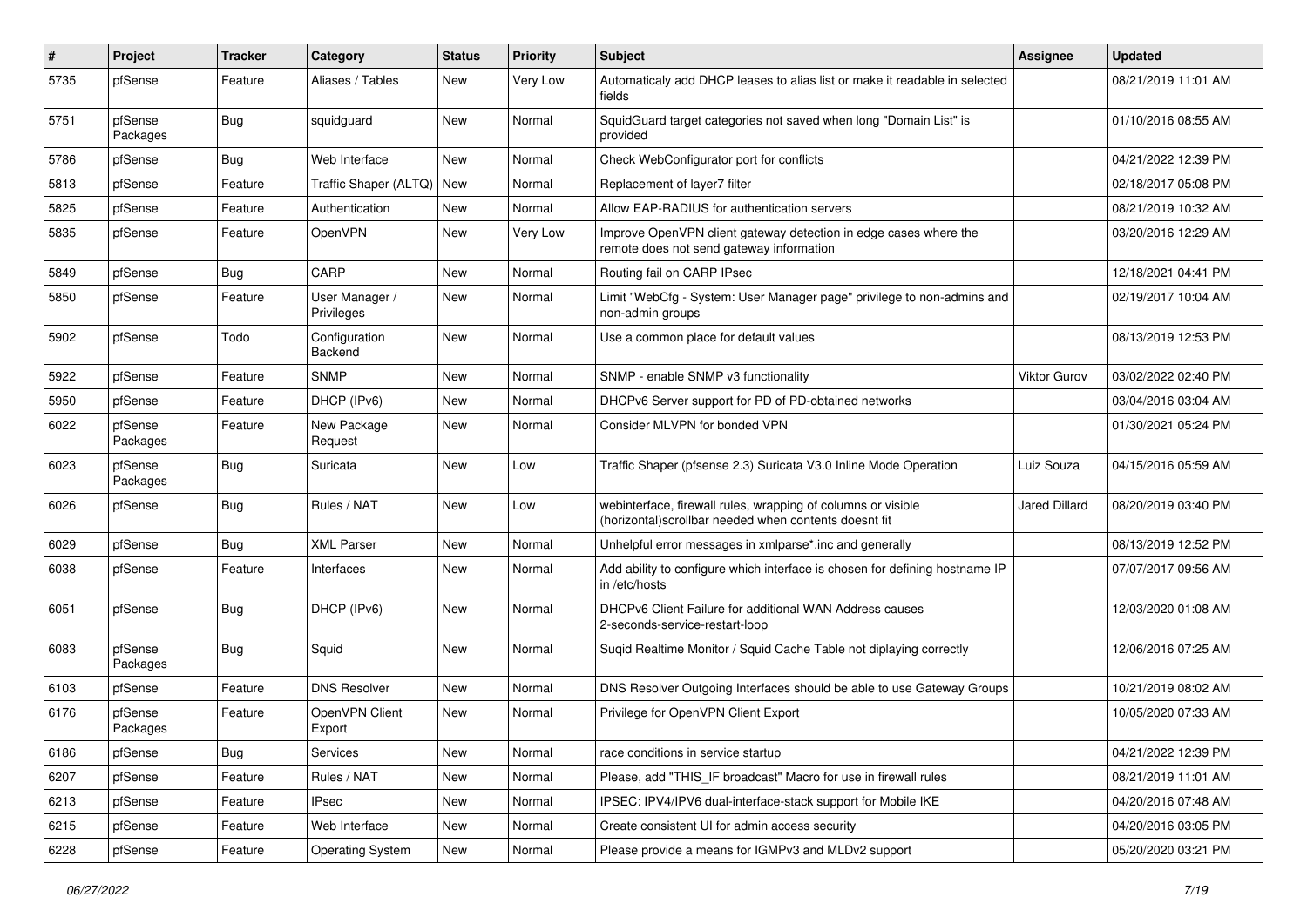| #    | Project             | <b>Tracker</b> | Category                                        | <b>Status</b> | <b>Priority</b> | Subject                                                                                          | Assignee   | <b>Updated</b>      |
|------|---------------------|----------------|-------------------------------------------------|---------------|-----------------|--------------------------------------------------------------------------------------------------|------------|---------------------|
| 6283 | pfSense             | Feature        | DHCP (IPv6)                                     | New           | Normal          | Register DHCPv6 leases with DNS resolver                                                         |            | 08/21/2019 10:48 AM |
| 6289 | pfSense             | Bug            | Interfaces                                      | New           | Normal          | IPv6 address not given to track6 interfaces on create                                            |            | 12/30/2021 04:17 AM |
| 6295 | pfSense             | Bug            | <b>Traffic Shaper</b><br>(Limiters)             | New           | Normal          | Crash upon applying CODELQ to untagged parent interface when also<br>applied to daughter VLAN    | Luiz Souza | 08/20/2019 02:44 PM |
| 6321 | pfSense             | Bug            | L <sub>2</sub> TP                               | New           | Normal          | Problem with connecting I2tp over ipsec from android and windows                                 |            | 11/13/2020 11:01 AM |
| 6332 | pfSense             | Todo           | Web Interface                                   | New           | Normal          | Upgrade encryption options to cover current range of recommendations                             |            | 08/13/2019 02:34 PM |
| 6361 | pfSense             | Bug            | Web Interface                                   | New           | Low             | Responsive Mobile Menu issue                                                                     |            | 05/16/2016 12:09 PM |
| 6386 | pfSense             | <b>Bug</b>     | IPv6 Router<br>Advertisements<br>(RADVD)        | <b>New</b>    | Low             | Switching Router Advertisements to disabled should broadcast IP<br>Removal messages              |            | 05/22/2016 10:44 PM |
| 6390 | pfSense             | Todo           | Dashboard                                       | New           | Low             | Autoscale from Traffic Graph not correct size (big graphs)                                       |            | 05/23/2016 01:38 PM |
| 6398 | pfSense             | Bug            | Configuration<br>Backend                        | New           | Normal          | If config cannot be loaded due to corruption or bug, it isn't handled<br>gracefully (just stops) |            | 08/13/2019 01:23 PM |
| 6412 | pfSense             | Feature        | <b>Operating System</b>                         | New           | Normal          | Add includedir directive for /var/etc/xinet.d to xinetd configuration                            |            | 08/13/2019 01:23 PM |
| 6457 | pfSense             | Feature        | Installer                                       | New           | Normal          | Allow ability to configure AWS EC2 AMI via userdata                                              |            | 09/21/2020 02:54 PM |
| 6469 | pfSense             | Feature        | Console Menu                                    | New           | Normal          | Improve help + self documentation in console PHP shell                                           |            | 08/13/2019 01:23 PM |
| 6470 | pfSense<br>Packages | Feature        | New Package<br>Request                          | New           | Normal          | CloudFlare Integration Module                                                                    |            | 08/13/2019 01:23 PM |
| 6471 | pfSense<br>Packages | Bug            | squidguard                                      | New           | Normal          | pfsense 2.3.1 squidguard -> common ACL -> Target Rules List missing                              |            | 06/08/2016 06:22 PM |
| 6481 | pfSense             | Bug            | <b>IPsec</b>                                    | <b>New</b>    | Normal          | loading EAP_RADIUS method failed                                                                 |            | 03/24/2020 04:25 PM |
| 6500 | pfSense             | Feature        | Package System                                  | New           | Normal          | Should be a way to determine which packages are available without<br>having to update/install    |            | 06/17/2016 05:34 PM |
| 6501 | pfSense             | Todo           | Web Interface                                   | New           | Normal          | Tightening up subnet expansion                                                                   |            | 08/13/2019 01:23 PM |
| 6521 | pfSense<br>Packages | Bug            | squidguard                                      | New           | Normal          | pfsense 2.3.1 squidguard -> Groups ACL -> Target Rules List missing                              |            | 06/25/2016 10:49 PM |
| 6539 | pfSense             | Feature        | Rules / NAT                                     | <b>New</b>    | Normal          | ICMPv6 filtering requires multiple rules - no range support                                      |            | 08/13/2019 01:23 PM |
| 6541 | pfSense             | Bug            | <b>IPv6 Router</b><br>Advertisements<br>(RADVD) | New           | Normal          | IPv6 RAs always include on-link prefix; clients may not use DHCPv6<br>managed addresses          |            | 08/13/2019 03:23 PM |
| 6544 | pfSense             | Feature        | DHCP (IPv4)                                     | New           | Very Low        | RFC 3046 DHCP Option 82 support (and RFC 3315/4649/4580 for IPv6)                                |            | 07/13/2020 02:14 AM |
| 6554 | pfSense             | Feature        | <b>NTPD</b>                                     | New           | Normal          | Reintroduce NTP mode7 for IEEE 1588 PTPd interop                                                 |            | 08/13/2019 01:40 PM |
| 6555 | pfSense<br>Packages | Feature        | New Package<br>Request                          | New           | Normal          | Support IEEE 1588                                                                                |            | 08/13/2019 01:40 PM |
| 6569 | pfSense             | Feature        | <b>NTPD</b>                                     | New           | Normal          | Support Rockwell ZODIAC binary protocol (Jupiter receiver) for high<br>precision                 | Jim Pingle | 07/18/2016 11:45 AM |
| 6574 | pfSense             | Feature        | Hardware / Drivers                              | New           | Normal          | Support USB RNDIS network interfaces                                                             |            | 08/20/2019 08:46 AM |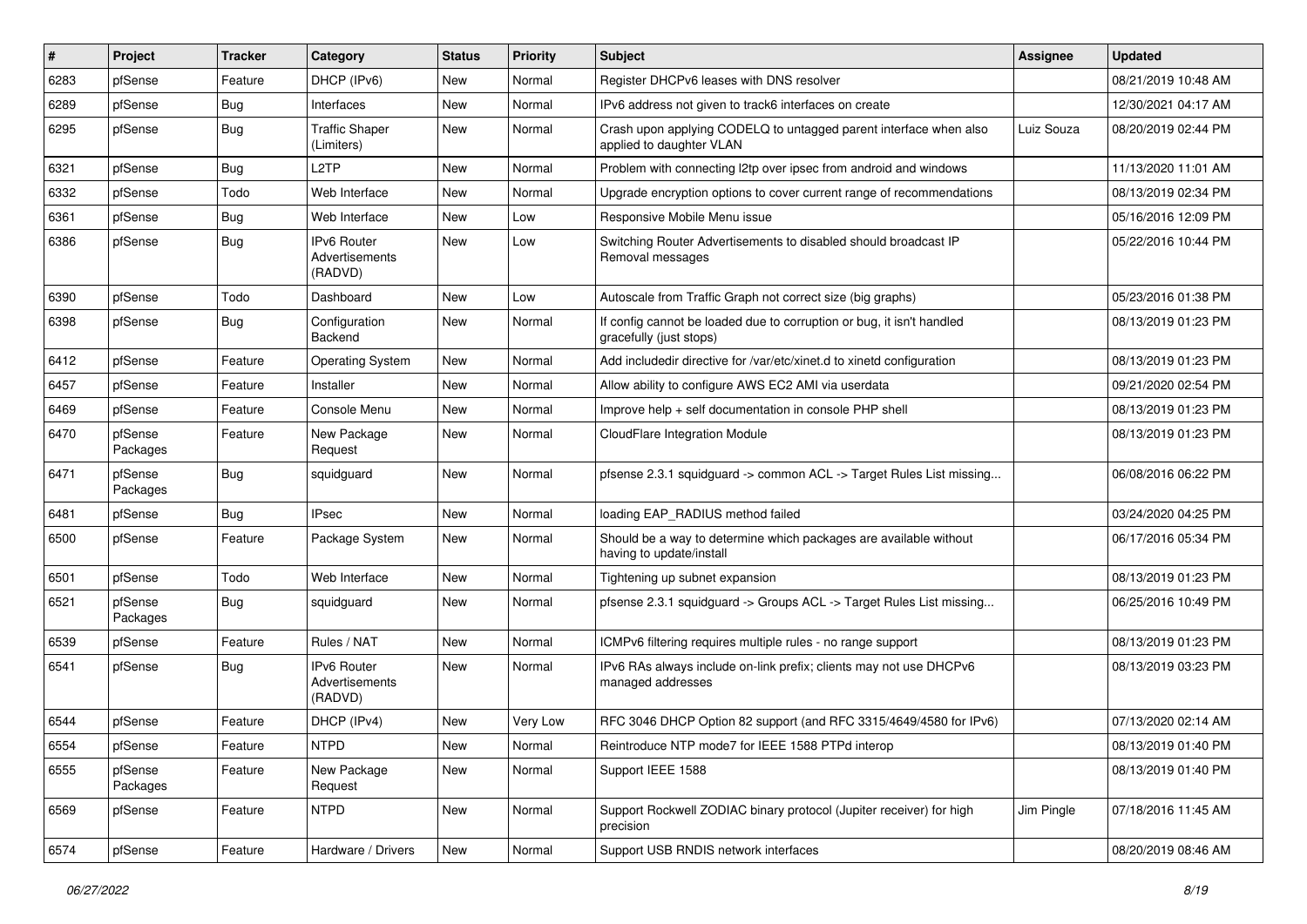| $\#$ | Project             | <b>Tracker</b> | Category                                 | <b>Status</b> | <b>Priority</b> | <b>Subject</b>                                                                                                                                         | Assignee             | <b>Updated</b>      |
|------|---------------------|----------------|------------------------------------------|---------------|-----------------|--------------------------------------------------------------------------------------------------------------------------------------------------------|----------------------|---------------------|
| 6602 | pfSense             | Feature        | User Manager /<br>Privileges             | New           | Normal          | Config writes denied via "deny config write" permission should notify as<br>such                                                                       |                      | 08/20/2019 03:43 PM |
| 6604 | pfSense             | Feature        | <b>NTPD</b>                              | New           | Normal          | Allow NTP server list to be overridden by DHCP/PPP                                                                                                     |                      | 08/13/2019 01:39 PM |
| 6608 | pfSense             | Feature        | Backup / Restore                         | New           | Low             | backup and restore dhcp                                                                                                                                |                      | 07/13/2016 04:09 PM |
| 6615 | pfSense             | Feature        | DHCP (IPv4)                              | New           | Normal          | new DHCP server option                                                                                                                                 |                      | 08/13/2019 01:39 PM |
| 6627 | pfSense             | Bug            | Rules / NAT                              | New           | Normal          | floating tab match rules ignore quick action so should be removed                                                                                      |                      | 07/18/2016 02:15 PM |
| 6647 | pfSense             | Todo           | Web Interface                            | New           | Very Low        | <b>Enable Additional Security Headers</b>                                                                                                              |                      | 05/14/2021 01:09 AM |
| 6691 | pfSense             | Bug            | DHCP (IPv6)                              | <b>New</b>    | Normal          | dhcp6c quits after only two tries if no response was received                                                                                          |                      | 12/07/2020 04:25 PM |
| 6696 | pfSense             | Bug            | Traffic Shaper (ALTQ)                    | New           | Low             | Add configure link to Status > Queues error message if traffic shaping not<br>configured                                                               | <b>Jared Dillard</b> | 08/21/2019 08:55 AM |
| 6697 | pfSense             | Todo           | Web Interface                            | New           | Low             | White squares around the numeric values in the Status / Queues page                                                                                    | <b>Jared Dillard</b> | 08/15/2016 03:19 AM |
| 6727 | pfSense             | Todo           | Web Interface                            | New           | Very Low        | Missing file apple-touch-icon-precomposed.png?                                                                                                         | <b>Jared Dillard</b> | 08/18/2016 02:10 PM |
| 6738 | pfSense             | Feature        | Web Interface                            | New           | Normal          | GUI Action Buttons replicated to the top of the List                                                                                                   |                      | 07/10/2021 01:04 PM |
| 6742 | pfSense             | Feature        | Authentication                           | New           | Normal          | OAuth2 authentication for OpenVPN (and for FreeRadius)                                                                                                 | Jim Thompson         | 10/19/2020 09:19 AM |
| 6752 | pfSense<br>Packages | Todo           | <b>Status Traffic Totals</b>             | New           | Low             | <b>Traffic Totals Data Summary Graph</b>                                                                                                               | <b>Jared Dillard</b> | 11/08/2017 08:58 AM |
| 6776 | pfSense             | Feature        | Rules / NAT                              | New           | Normal          | Allow disabling of "filter rule association" by default                                                                                                |                      | 08/17/2021 10:56 AM |
| 6784 | pfSense<br>Packages | Bug            | haproxy                                  | New           | Normal          | HAProxy version .48 will not use URL Table Alias for front end listener                                                                                |                      | 02/18/2019 05:32 PM |
| 6789 | pfSense<br>Packages | Feature        | Squid                                    | New           | Normal          | disgest_ldap_auth                                                                                                                                      |                      | 08/13/2019 09:57 AM |
| 6796 | pfSense             | Feature        | <b>Interfaces</b>                        | New           | Normal          | Allow hostnames as GRE and GIF endpoints                                                                                                               |                      | 08/13/2019 02:35 PM |
| 6799 | pfSense             | Bug            | Rules / NAT                              | New           | Normal          | Using NOT (!) with interface subnet macros results unexpected traffic<br>passing when multiple subnets are included in the macro (i.e. VIP<br>subnets) |                      | 02/07/2022 02:18 PM |
| 6803 | pfSense             | Bug            | Web Interface                            | New           | Normal          | CSRF timeout occurs when it (probably) shouldn't                                                                                                       |                      | 11/03/2016 09:43 PM |
| 6804 | pfSense             | Feature        | Diagnostics                              | <b>New</b>    | Very Low        | Add row counter into Diagnostics -> Edit File                                                                                                          |                      | 08/20/2019 03:44 PM |
| 6816 | pfSense             | Feature        | IPv6 Router<br>Advertisements<br>(RADVD) | New           | Normal          | Status and/or Diagnostics page for radvd                                                                                                               |                      | 08/13/2019 02:35 PM |
| 6823 | pfSense             | Bug            | Interfaces                               | New           | Normal          | No connectivity after changing link state to UP                                                                                                        |                      | 04/21/2022 12:39 PM |
| 6831 | pfSense<br>Packages | Feature        | Snort                                    | New           | Normal          | Snort does not support aliases containing FQDN                                                                                                         |                      | 07/11/2020 12:51 PM |
| 6842 | pfSense             | Feature        | Package System                           | New           | Low             | Package Manager progress bar should indicate overall progress                                                                                          |                      | 08/21/2019 08:55 AM |
| 6845 | pfSense             | Feature        | Interfaces                               | New           | Normal          | DHCP / DHCPv6 WAN client status page                                                                                                                   |                      | 08/19/2019 12:37 PM |
| 6861 | pfSense<br>Packages | Bug            | haproxy                                  | New           | Normal          | Ha-Proxy duplicated backend used in place of original backend                                                                                          |                      | 02/18/2019 05:30 PM |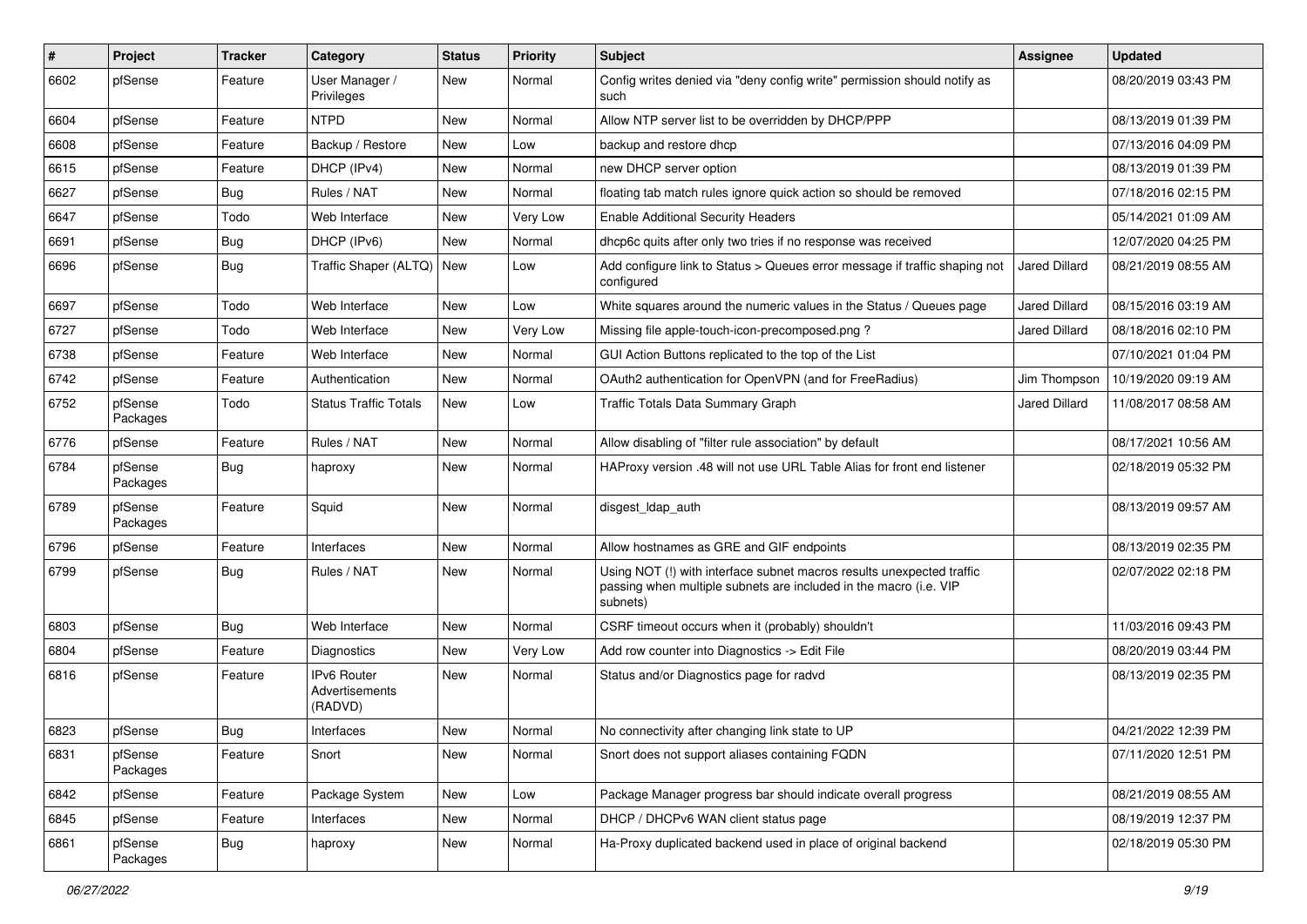| $\sharp$ | Project             | <b>Tracker</b> | Category            | <b>Status</b> | <b>Priority</b> | <b>Subject</b>                                                                                                                | Assignee             | <b>Updated</b>      |
|----------|---------------------|----------------|---------------------|---------------|-----------------|-------------------------------------------------------------------------------------------------------------------------------|----------------------|---------------------|
| 6873     | pfSense             | <b>Bug</b>     | DHCP (IPv6)         | New           | Low             | radvd - Too many addresses in RDNSS section when previously using<br>DHCPv6                                                   | Dominic<br>McKeown   | 06/06/2018 10:45 AM |
| 6917     | pfSense             | Feature        | Upgrade             | New           | Normal          | Add ability to choose from what IP/IFACE you search for updates                                                               |                      | 11/11/2016 09:51 AM |
| 6926     | pfSense             | Bug            | UPnP/NAT-PMP        | New           | Normal          | Miniupnp advertising expired IPv6 address                                                                                     |                      | 01/15/2022 08:29 PM |
| 6956     | pfSense             | Feature        | Captive Portal      | New           | Normal          | Allow more control over concurrent logins                                                                                     |                      | 11/23/2016 12:01 PM |
| 6960     | pfSense             | Feature        | DHCP (IPv4)         | New           | Normal          | Consider replacing ISC DHCP server with KEA DHCP                                                                              |                      | 09/24/2020 01:59 PM |
| 6977     | pfSense             | Bug            | Interfaces          | New           | Normal          | VLAN traffic is erroneously counted as underlying iface (untagged) traffic                                                    |                      | 08/13/2019 02:56 PM |
| 6988     | pfSense<br>Packages | <b>Bug</b>     | Snort               | New           | High            | SNORT Package PHP memory error                                                                                                |                      | 06/28/2018 10:00 PM |
| 6993     | pfSense             | Bug            | OpenVPN             | New           | Normal          | OpenVPN status error during CARP state transition                                                                             | James Webb           | 12/31/2021 05:44 PM |
| 7000     | pfSense<br>Packages | Feature        | ntop                | New           | Normal          | ntopng historical data needs to be reworked                                                                                   |                      | 01/14/2017 09:20 AM |
| 7030     | pfSense             | Feature        | Multi-WAN           | New           | Very Low        | New Feature Load Balance Per Amount Of GB                                                                                     |                      | 08/13/2019 02:56 PM |
| 7040     | pfSense             | Bug            | Interfaces          | New           | Normal          | Issue when disabling an interface                                                                                             |                      | 12/26/2016 02:56 AM |
| 7078     | pfSense             | Feature        | OpenVPN             | New           | Low             | Allow reordering of client specific overrides in OpenVPN                                                                      |                      | 11/21/2019 02:48 PM |
| 7082     | pfSense             | <b>Bug</b>     | Package System      | New           | Normal          | pkg edit.php - impossible to use default value with rowhelperfield                                                            |                      | 08/21/2019 09:15 AM |
| 7085     | pfSense             | Feature        | Rules / NAT         | New           | Normal          | Edit Firewall Rules Seperator                                                                                                 |                      | 09/10/2017 09:15 AM |
| 7113     | pfSense             | <b>Bug</b>     | Dashboard           | New           | Normal          | Interface name in Traffic Graphs                                                                                              |                      | 12/31/2021 05:40 PM |
| 7152     | pfSense             | Bug            | <b>DNS Resolver</b> | New           | Normal          | Unbound / DNS Resolver issue if "Register DHCP static mappings in the<br>DNS Resolver" set before wildcard DNS custom options |                      | 12/18/2021 04:59 PM |
| 7172     | pfSense             | <b>Bug</b>     | DHCP (IPv4)         | New           | Normal          | Sorting by hostname in Services > DHCP Server > LAN should be<br>"natural" (alphanumeric friendly)                            |                      | 08/20/2019 03:47 PM |
| 7181     | pfSense             | Feature        | Rules / NAT         | New           | Low             | Add Top and Add Bottom on Seperator                                                                                           |                      | 08/21/2019 08:55 AM |
| 7182     | pfSense             | Feature        | Dashboard           | New           | Normal          | Break up System Widget on the Dashboard                                                                                       |                      | 08/21/2019 08:59 AM |
| 7195     | pfSense             | Bug            | Package System      | New           | Normal          | pkg_edit.php - <checkenablefields> tag has no effect on fields other than<br/>checkbox/input</checkenablefields>              |                      | 08/21/2019 09:15 AM |
| 7201     | pfSense             | Feature        | <b>NTPD</b>         | New           | Normal          | NTP Support multiple GPS reference clocks                                                                                     |                      | 04/27/2021 12:31 PM |
| 7212     | pfSense             | Feature        | Hardware / Drivers  | New           | Normal          | Provide Driver for SG-1000 Crypto Accelerator                                                                                 | Luiz Souza           | 08/20/2019 08:46 AM |
| 7216     | pfSense             | Feature        | Web Interface       | New           | Normal          | Allow user to choose date display format                                                                                      | <b>Phillip Davis</b> | 02/02/2018 04:20 PM |
| 7235     | pfSense             | Bug            | <b>IPsec</b>        | New           | Normal          | 4860 has not got significant IPsec performance rising with enabled HW<br>acceleration                                         | Luiz Souza           | 12/18/2021 04:32 PM |
| 7238     | pfSense             | Bug            | Web Interface       | New           | Normal          | Menu layout broken when using "Hostname in Menu" with long hostnames                                                          |                      | 02/21/2017 07:01 AM |
| 7244     | pfSense             | Feature        | Developer Tools     | New           | Normal          | Publish pfsense as a Vagrant Basebox                                                                                          |                      | 01/29/2019 04:09 AM |
| 7248     | pfSense             | Feature        | <b>IPsec</b>        | New           | Normal          | Web UI for IPSec settings should warn about poor security choices                                                             | Jim Pingle           | 10/31/2019 12:15 PM |
| 7260     | pfSense             | Feature        | Rules / NAT         | New           | Normal          | Source OS / p0f Database Missing Modern Operating Systems                                                                     |                      | 04/18/2020 02:25 AM |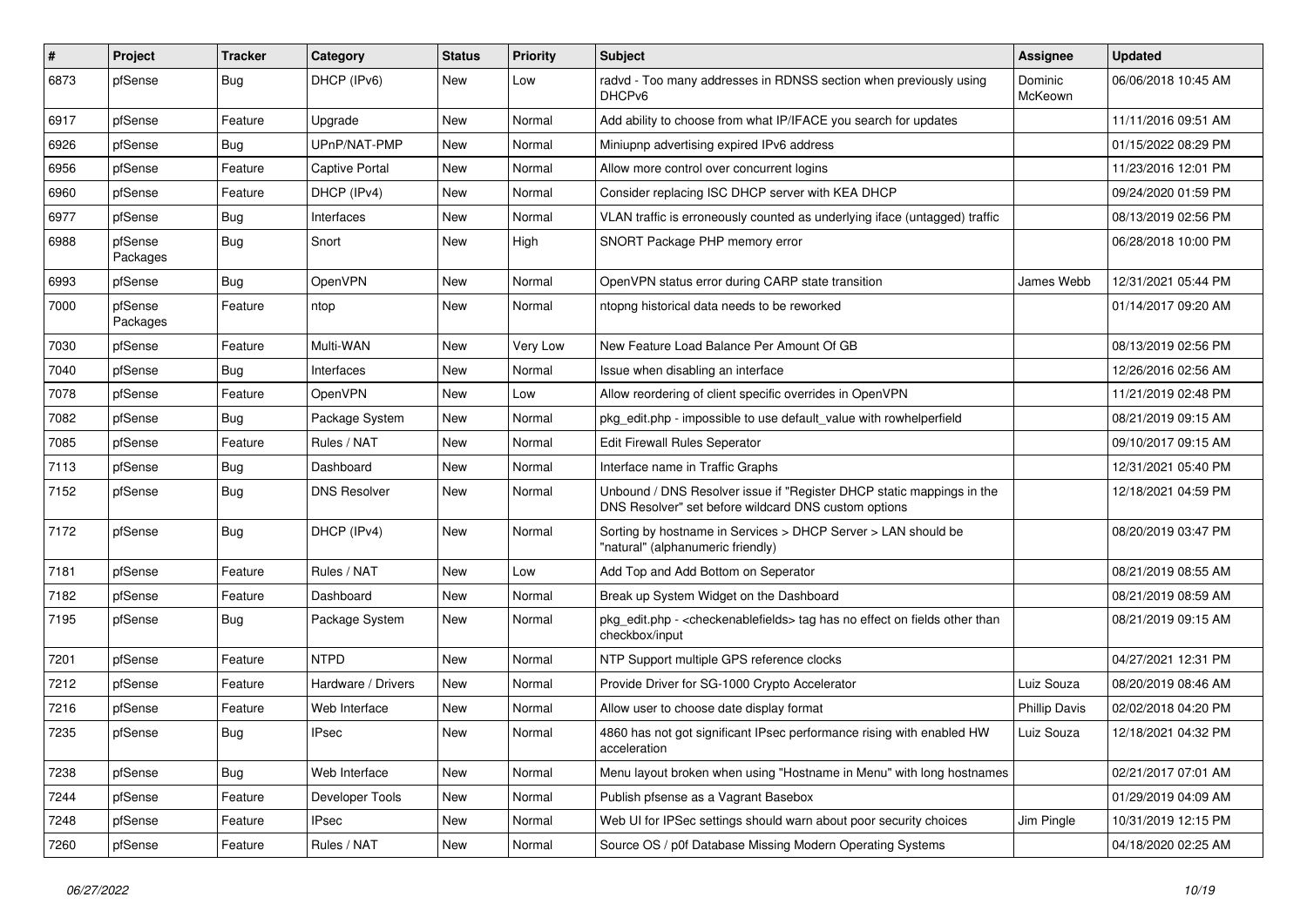| #    | Project             | <b>Tracker</b> | Category                                 | <b>Status</b> | <b>Priority</b> | <b>Subject</b>                                                                                                                  | <b>Assignee</b>      | <b>Updated</b>      |
|------|---------------------|----------------|------------------------------------------|---------------|-----------------|---------------------------------------------------------------------------------------------------------------------------------|----------------------|---------------------|
| 7267 | pfSense<br>Packages | Bug            | <b>Status Traffic Totals</b>             | New           | Normal          | Status Traffic Totals - Stacked Bar - Scale not high enough                                                                     | <b>Jared Dillard</b> | 11/18/2020 07:38 AM |
| 7281 | pfSense             | Feature        | OpenVPN                                  | New           | Normal          | OpenVPN: Add support for IPv6 dynamic prefix selection                                                                          |                      | 12/21/2017 08:56 PM |
| 7287 | pfSense             | Feature        | <b>NTPD</b>                              | New           | Normal          | NTP add support for ACTS ref clock                                                                                              |                      | 10/12/2020 07:45 AM |
| 7289 | pfSense             | Bug            | Certificates                             | New           | Low             | Generating 4096bit Certificate                                                                                                  |                      | 08/14/2019 09:56 AM |
| 7292 | pfSense             | Feature        | Dynamic DNS                              | New           | Normal          | DynamicDNS configuration does not sync to HA secondary                                                                          |                      | 02/21/2017 04:56 PM |
| 7303 | pfSense             | <b>Bug</b>     | IPv6 Router<br>Advertisements<br>(RADVD) | New           | Normal          | ipv6 connectivity lost on pfSense reboot                                                                                        |                      | 08/20/2019 12:23 PM |
| 7314 | pfSense             | Bug            | <b>RRD Graphs</b>                        | <b>New</b>    | Low             | Discrepancy in ntp monitoring view                                                                                              |                      | 02/24/2017 08:37 PM |
| 7329 | pfSense             | Bug            | <b>DNS Forwarder</b>                     | New           | Low             | DHCP Not Updating DNS                                                                                                           |                      | 01/21/2022 09:16 PM |
| 7352 | pfSense             | <b>Bug</b>     | Routing                                  | New           | Normal          | pfSense IPv6 static route is dumped after a WAN flap                                                                            |                      | 01/20/2022 09:35 AM |
| 7365 | pfSense             | Feature        | Logging                                  | New           | Low             | Pass firewall/filter rule set through logging for centralized loggers to key on                                                 |                      | 03/07/2017 10:44 AM |
| 7367 | pfSense<br>Packages | Feature        | Squid                                    | New           | Normal          | <b>Wizard for Squid</b>                                                                                                         |                      | 03/14/2017 01:59 PM |
| 7373 | pfSense             | <b>Bug</b>     | Rules / NAT                              | New           | Normal          | Firewall schedules GUI needs to be redone from scratch                                                                          |                      | 08/21/2019 08:56 AM |
| 7385 | pfSense             | Todo           | Web Interface                            | New           | Normal          | Sanitize PHP includes                                                                                                           |                      | 08/13/2019 03:22 PM |
| 7387 | pfSense             | Bug            | Dashboard                                | New           | Low             | New Traffic Graph in dashboard resets inverted view to normal view                                                              | <b>Jared Dillard</b> | 12/11/2021 08:14 PM |
| 7388 | pfSense<br>Packages | <b>Bug</b>     | Suricata                                 | New           | High            | Suricata does not property recognize MTU for PPPOE interfaces                                                                   |                      | 03/15/2017 05:17 AM |
| 7402 | pfSense             | <b>Bug</b>     | Web Interface                            | New           | Normal          | Inconsistent use of htmlentities validation checks                                                                              |                      | 03/21/2017 08:58 AM |
| 7403 | pfSense<br>Packages | Bug            | FreeRADIUS                               | New           | Normal          | Captive Portal + freeradius2 + MySQL problems with German Umlaut                                                                |                      | 03/17/2017 09:12 AM |
| 7405 | pfSense             | Feature        | DHCP (IPv4)                              | New           | Normal          | Ability to add dhcp host reservations from "Diagnostics -> ARP table"                                                           |                      | 10/12/2020 08:22 AM |
| 7411 | pfSense<br>Packages | Todo           | ladvd                                    | New           | Low             | LADVD Devices not wide enough                                                                                                   |                      | 10/22/2017 05:04 AM |
| 7414 | pfSense<br>Packages | Feature        | Snort                                    | New           | Normal          | snort needs automated refresh on ip change                                                                                      |                      | 08/20/2019 08:55 AM |
| 7418 | pfSense             | Feature        | Dynamic DNS                              | New           | Normal          | Dynamic dns should be sorted interface name                                                                                     |                      | 08/21/2019 08:58 AM |
| 7420 | pfSense             | Bug            | IPsec                                    | New           | Normal          | ipsec status freezing                                                                                                           |                      | 02/13/2020 09:09 AM |
| 7430 | pfSense             | Bug            | Interfaces                               | New           | Normal          | pfsense-utils.inc - where_is_ipaddr_configured() should account for<br>loopback interface                                       |                      | 08/13/2019 03:48 PM |
| 7441 | pfSense             | Feature        | DHCP (IPv4)                              | New           | Low             | Display start/end times for Static Mapping leases on DHCP<br>Leases/DHCPv6 Leases                                               |                      | 08/21/2019 10:48 AM |
| 7442 | pfSense             | Feature        | Diagnostics                              | New           | Low             | Suggestions for Diagnostics / ARP Table and Diagnostics / NDP Table                                                             |                      | 08/21/2019 09:27 AM |
| 7449 | pfSense<br>Packages | Feature        | OpenVPN Client<br>Export                 | New           | Normal          | feature request for openvpn-client-export package, add the support for<br>openvpn up and down script, for mapping network drive |                      | 08/06/2019 05:06 PM |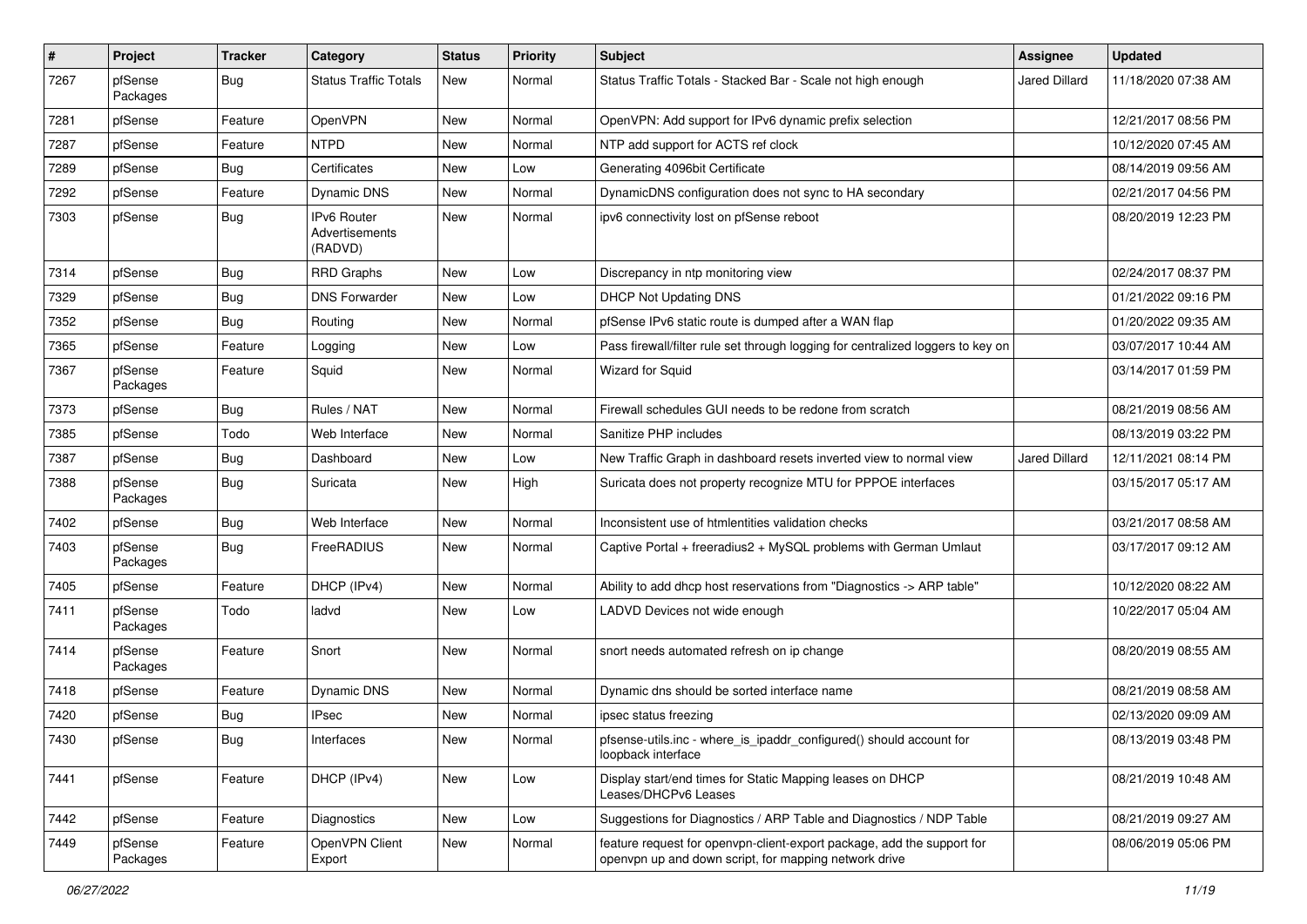| $\#$ | Project             | <b>Tracker</b> | Category                 | <b>Status</b> | <b>Priority</b> | <b>Subject</b>                                                                                             | <b>Assignee</b> | <b>Updated</b>      |
|------|---------------------|----------------|--------------------------|---------------|-----------------|------------------------------------------------------------------------------------------------------------|-----------------|---------------------|
| 7453 | pfSense<br>Packages | Bug            | <b>ACME</b>              | New           | Normal          | DNS-ovh need to save or display consumer key                                                               |                 | 04/06/2017 10:54 AM |
| 7459 | pfSense             | Feature        | <b>Diagnostics</b>       | New           | Low             | "Refresh" button for Diagnostics/Tables display                                                            |                 | 08/21/2019 09:27 AM |
| 7462 | pfSense<br>Packages | <b>Bug</b>     | haproxy                  | New           | Normal          | HAproxy not rebinding properly after WAN DHCP IP change                                                    |                 | 01/11/2018 09:15 AM |
| 7476 | pfSense             | Bug            | Logging                  | New           | Normal          | Dirty buffer used to build log messages?                                                                   |                 | 04/17/2017 09:51 PM |
| 7495 | pfSense             | Feature        | <b>DNS Resolver</b>      | New           | Low             | Ability to set TTL for local for Unbound host overrides and dhcp leases                                    |                 | 03/06/2018 09:46 AM |
| 7521 | pfSense             | Feature        | Package System           | New           | High            | Package Updates via Mirror                                                                                 |                 | 05/04/2017 08:21 PM |
| 7531 | pfSense             | Feature        | Package System           | New           | Low             | pkg behavior when encountering invalid SSL certificate                                                     |                 | 05/08/2017 06:57 PM |
| 7535 | pfSense<br>Packages | Feature        | Snort                    | <b>New</b>    | Normal          | Snort messages filling System / General. Should have its own log.                                          |                 | 02/18/2019 05:29 PM |
| 7541 | pfSense             | Feature        | Installer                | New           | Normal          | ZFS Install, add hot spare option                                                                          |                 | 08/14/2019 09:32 AM |
| 7551 | pfSense             | Bug            | Rules / NAT              | New           | Normal          | Dynamic IPsec endpoints not added to rule set after WAN down/up                                            |                 | 05/16/2017 02:26 PM |
| 7563 | pfSense             | Feature        | L2TP                     | New           | Normal          | I2tp Suggestion: consider allowing IP/Subnet for the user.                                                 |                 | 08/21/2019 10:52 AM |
| 7589 | pfSense             | Bug            | <b>Diagnostics</b>       | New           | Normal          | diag_edit.php old print_info_box                                                                           |                 | 05/20/2017 05:02 PM |
| 7590 | pfSense             | Bug            | Diagnostics              | New           | Normal          | diag edit do not save when nothing to sae (in directory browse view)                                       |                 | 05/20/2017 05:04 PM |
| 7602 | pfSense             | Feature        | <b>Operating System</b>  | New           | Normal          | Auto-Create bootable USB for recovery                                                                      |                 | 08/13/2019 09:50 AM |
| 7608 | pfSense<br>Packages | Feature        | FreeRADIUS               | New           | Very Low        | Captive Portal amount of traffic Account + Free Radius+Mysql                                               |                 | 05/28/2017 09:08 AM |
| 7626 | pfSense             | Feature        | Interfaces               | New           | Normal          | Add IPoE support for WAN                                                                                   |                 | 01/01/2022 12:31 AM |
| 7648 | pfSense             | Bug            | CARP                     | New           | Very Low        | SPAN ports on an interface renders CARP HA inoperative                                                     |                 | 06/14/2017 09:19 PM |
| 7665 | pfSense             | Bug            | Aliases / Tables         | New           | Normal          | Host range validation for Aliases is not strict enough                                                     |                 | 08/21/2019 11:01 AM |
| 7671 | pfSense             | Feature        | Gateway Monitoring       | <b>New</b>    | Normal          | Gateway Monitoring Via Custom Script or Telnet.                                                            |                 | 09/18/2020 02:59 PM |
| 7683 | pfSense<br>Packages | Feature        | New Package<br>Request   | New           | Low             | Splunk Universal Forwarder Package                                                                         |                 | 08/19/2019 02:54 PM |
| 7686 | pfSense<br>Packages | Feature        | haproxy                  | New           | Normal          | Add option in HAProxy to configure SSL defaults based on the Mozilla<br><b>SSL Configuration Generator</b> |                 | 08/16/2019 01:09 PM |
| 7688 | pfSense             | Feature        | Backup / Restore         | New           | Low             | AutoConfigBackup - Info Icon - username only                                                               |                 | 10/22/2017 10:46 AM |
| 7691 | pfSense<br>Packages | Feature        | Squid                    | New           | Normal          | Allow for custom icap services for squid                                                                   |                 | 08/24/2017 03:16 AM |
| 7699 | pfSense<br>Packages | Feature        | OpenVPN Client<br>Export | New           | Normal          | OpenVPN Client Export - Default Gateway                                                                    |                 | 08/19/2019 03:32 PM |
| 7718 | pfSense             | Feature        | Dynamic DNS              | New           | Very Low        | Hostname for Custom DynDNS Updater.                                                                        |                 | 07/24/2017 10:05 AM |
| 7720 | pfSense             | Feature        | Hardware / Drivers       | New           | Normal          | Add general watchdog kernel modules (like ichwd) and watchdogd support<br>in the GUI.                      |                 | 08/19/2019 01:20 PM |
| 7730 | pfSense             | <b>Bug</b>     | Interfaces               | New           | High            | 2.3.4_1 greX: loop detected when hit save on filter rules or interfaces                                    |                 | 07/27/2017 08:16 AM |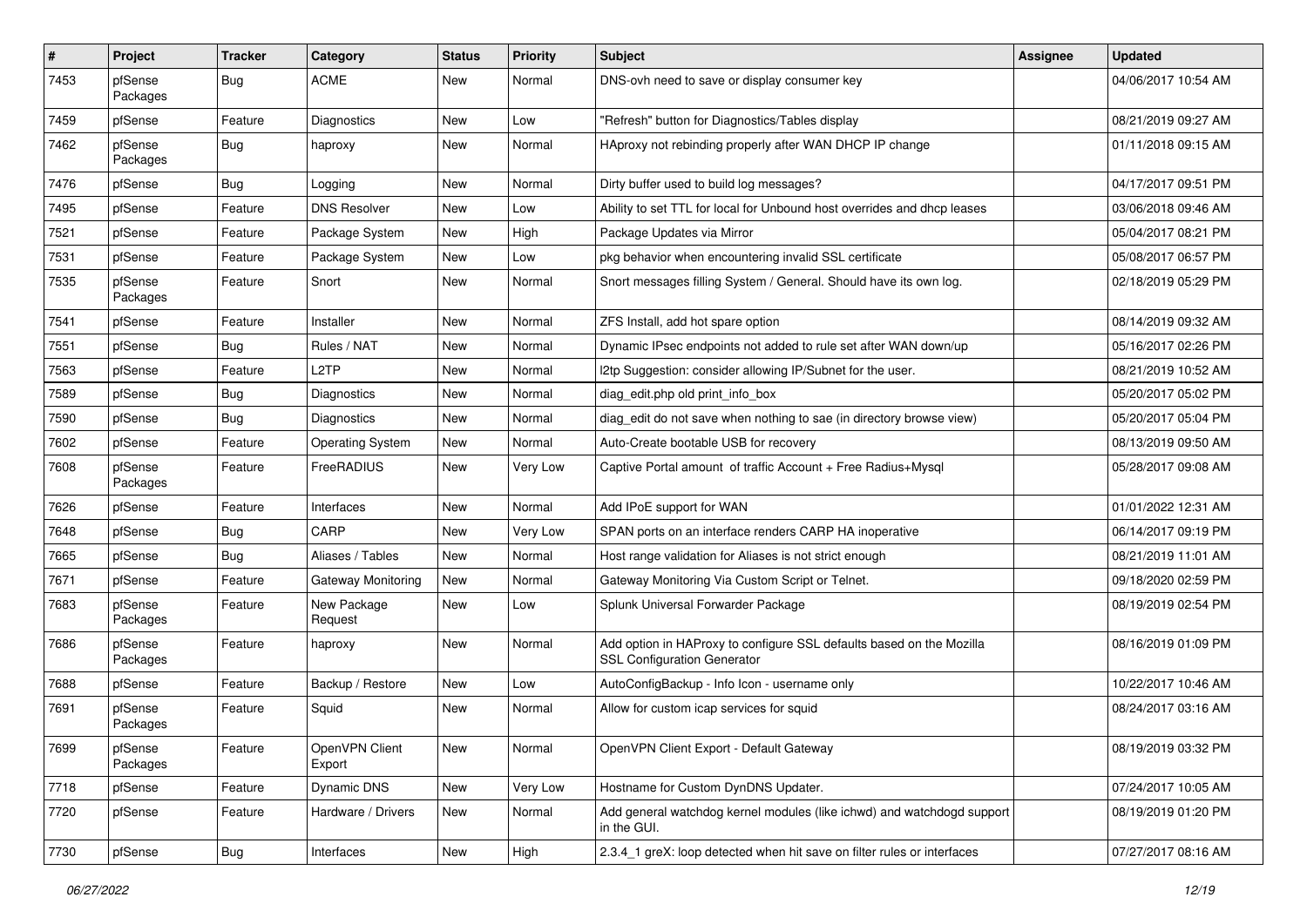| $\vert$ # | Project             | <b>Tracker</b> | Category                                 | <b>Status</b> | <b>Priority</b> | Subject                                                                                                                           | <b>Assignee</b> | <b>Updated</b>      |
|-----------|---------------------|----------------|------------------------------------------|---------------|-----------------|-----------------------------------------------------------------------------------------------------------------------------------|-----------------|---------------------|
| 7734      | pfSense             | Bug            | DHCP (IPv6)                              | New           | Normal          | Using opton ia pd0 does not renew prefix and prefix get dropped                                                                   |                 | 07/31/2017 03:46 AM |
| 7737      | pfSense             | Bug            | IPv6 Router<br>Advertisements<br>(RADVD) | New           | Normal          | radvd error message                                                                                                               |                 | 08/13/2019 09:41 AM |
| 7738      | pfSense             | Feature        | <b>IPsec</b>                             | New           | Normal          | Highlight which IPSec (or other VPN) crypto modes are<br>hardware-accelerated in the UI                                           |                 | 08/13/2019 03:46 PM |
| 7747      | pfSense             | Feature        | Console Menu                             | New           | Normal          | Minor UI Tweak: Make hitting enter on the console (esp via SSH) should<br>not log you out, but simply redraw the menu             |                 | 08/01/2017 04:03 PM |
| 7757      | pfSense             | Bug            | Backup / Restore                         | <b>New</b>    | Normal          | Auto Config Backup fails to upload unless Default Gateway is up                                                                   |                 | 08/16/2019 12:47 PM |
| 7761      | pfSense             | Feature        | Rules / NAT                              | New           | Normal          | Add a way to match on IPv6 proto=0 (hop-by-hop header extension)                                                                  |                 | 08/13/2019 03:49 PM |
| 7773      | pfSense             | Feature        | <b>IPsec</b>                             | New           | Normal          | IPSec using IKEv2 with split DNS not using provided domain names                                                                  |                 | 08/15/2017 05:25 PM |
| 7779      | pfSense             | Bug            | OpenVPN                                  | New           | Normal          | Traffic crossing a site-to-site OpenVPN tunnel fails to fragment.                                                                 |                 | 06/02/2021 08:26 AM |
| 7781      | pfSense             | Feature        | Rules / NAT                              | <b>New</b>    | Normal          | Please Enable Rule Separators on Manual Outbound NAT                                                                              |                 | 08/21/2019 09:07 AM |
| 7783      | pfSense             | Feature        | <b>Operating System</b>                  | New           | Normal          | Support for hosting VMs on pfSense using bhyve                                                                                    |                 | 03/25/2022 11:53 AM |
| 7788      | pfSense             | <b>Bug</b>     | Dashboard                                | New           | Low             | Irregular updating of widgets like cpu/uptime on system widget.                                                                   |                 | 08/21/2019 09:03 AM |
| 7799      | pfSense             | Feature        | Rules / NAT                              | New           | Normal          | Make an ajax call to toggle logging by clicking on the logging icon next to<br>a rule                                             |                 | 08/13/2019 09:40 AM |
| 7800      | pfSense             | Feature        | Logging                                  | New           | Normal          | Add option for state logging                                                                                                      |                 | 08/13/2019 03:51 PM |
| 7812      | pfSense             | Feature        | Web Interface                            | New           | Normal          | ZFS handling of autopreplace                                                                                                      |                 | 08/13/2019 03:53 PM |
| 7821      | pfSense             | <b>Bug</b>     | DHCP (IPv6)                              | New           | Normal          | GIF does not support broadcast                                                                                                    |                 | 08/29/2017 10:50 AM |
| 7848      | pfSense             | Bug            | Diagnostics                              | <b>New</b>    | Low             | NDP Table Sort by Expiration Error                                                                                                |                 | 08/26/2019 02:56 PM |
| 7852      | pfSense             | Feature        | <b>DNS Resolver</b>                      | New           | Normal          | Add views support to Unbound GUI                                                                                                  |                 | 09/11/2017 12:26 PM |
| 7857      | pfSense             | <b>Bug</b>     | Dashboard                                | New           | Very Low        | Interfaces Widget U/I fails to wrap IPV6 addresses when the string is too<br>wide for the widget                                  |                 | 08/13/2019 09:15 AM |
| 7863      | pfSense             | Bug            | User Manager /<br>Privileges             | New           | Normal          | The "WebCfg - All pages" permission inclueds the "User - System: Shell<br>account access" even though that is not a WebCofg page. |                 | 09/16/2017 05:13 AM |
| 7881      | pfSense             | Feature        | OpenVPN                                  | New           | Normal          | OpenVPN client - add support for multiple server entries                                                                          |                 | 08/14/2019 09:32 AM |
| 7888      | pfSense             | Feature        | Package System                           | <b>New</b>    | Normal          | Add a button in package manager GUI to upgrade all packages                                                                       |                 | 09/28/2017 05:50 AM |
| 7899      | pfSense             | <b>Bug</b>     | Traffic Shaper (ALTQ)                    | New           | Normal          | a floating 'match' rule on LAN does not put traffic from a broswer on a<br>clientpc into a shaper queue                           |                 | 09/28/2017 09:16 AM |
| 7902      | pfSense<br>Packages | Feature        | OpenVPN Client<br>Export                 | New           | Low             | allow vpn client export of other to be a blank field                                                                              |                 | 08/19/2019 03:33 PM |
| 7903      | pfSense<br>Packages | Feature        | New Package<br>Request                   | New           | Normal          | Duo ssh package                                                                                                                   |                 | 01/16/2021 12:44 AM |
| 7922      | pfSense             | Feature        | Rules / NAT                              | New           | Normal          | Add the option to select the ISP IPv6 Delegated Prefix as a destination in<br>firewall rules                                      |                 | 10/10/2017 06:36 PM |
| 7934      | pfSense             | Feature        | Dashboard                                | New           | Very Low        | format support phone# for international use                                                                                       |                 | 10/12/2017 04:38 PM |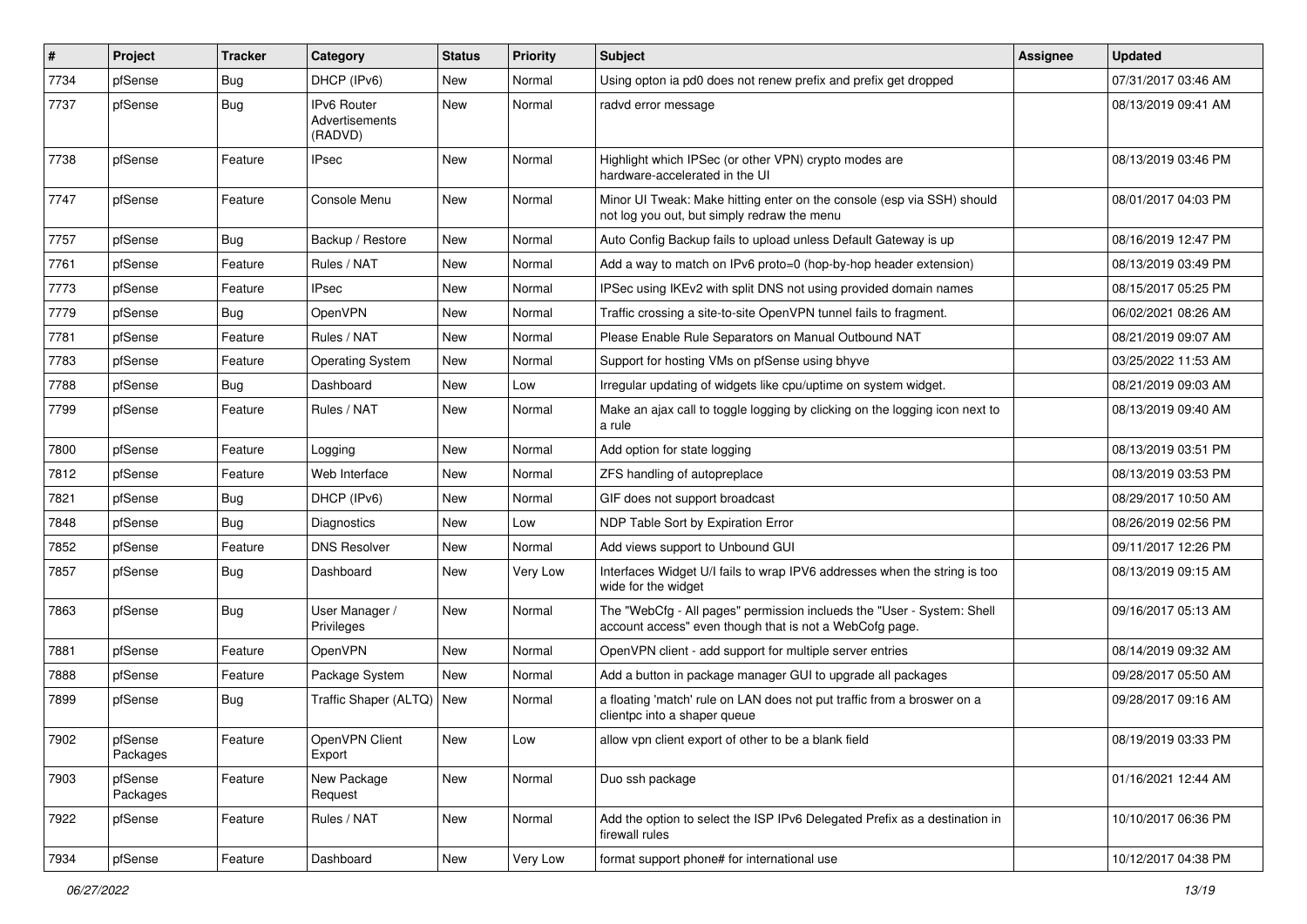| $\sharp$ | Project             | <b>Tracker</b> | Category                            | <b>Status</b> | <b>Priority</b> | <b>Subject</b>                                                                                            | Assignee   | <b>Updated</b>      |
|----------|---------------------|----------------|-------------------------------------|---------------|-----------------|-----------------------------------------------------------------------------------------------------------|------------|---------------------|
| 7943     | pfSense             | Bug            | Web Interface                       | New           | Normal          | CSS Overflow Fix for Drop Down Menus in webConfigurator                                                   |            | 11/21/2020 02:54 PM |
| 7956     | pfSense             | Feature        | Web Interface                       | New           | Normal          | Favicon able to match GUI colour setting?                                                                 |            | 10/17/2017 06:36 AM |
| 7957     | pfSense             | Feature        | Web Interface                       | New           | Normal          | GUI theme - separate "colour" from "compact/normal" in theme dropdown                                     |            | 10/17/2017 06:58 AM |
| 7964     | pfSense             | <b>Bug</b>     | Multi-WAN                           | New           | Normal          | Restart openvpn on gateway switching                                                                      |            | 08/19/2019 12:35 PM |
| 7971     | pfSense             | Feature        | Captive Portal                      | New           | Normal          | Allow import, export and synchronization of MACs under Captive Portal<br>service                          |            | 10/19/2017 04:56 AM |
| 7974     | pfSense             | Feature        | Dashboard                           | New           | Normal          | ZFS RAID Monitor Not available                                                                            |            | 08/20/2019 01:34 PM |
| 7977     | pfSense             | <b>Bug</b>     | Translations                        | New           | Normal          | English text shown in stead of translated text (Routing - Gateway groups -<br>edit)                       |            | 08/21/2019 11:28 AM |
| 7986     | pfSense             | Bug            | Wireless                            | New           | Normal          | WLAN card no longer properly initialized under 2.4.0                                                      |            | 06/19/2020 08:08 AM |
| 7988     | pfSense             | Feature        | Web Interface                       | New           | Normal          | Compact Theme based on Compact-RED with the default theme colors.                                         |            | 10/23/2017 05:34 AM |
| 8004     | pfSense             | Bug            | <b>NAT Reflection</b>               | New           | Normal          | Error notice for a deleted NAT that had a RULE or an existing NAT which<br>is claimed to have no NAT port |            | 10/24/2017 06:39 PM |
| 8013     | pfSense             | Bug            | <b>IPsec</b>                        | New           | Normal          | IPsec MSS clamping value shared for IPv4 and IPv6                                                         | Luiz Souza | 10/28/2021 01:37 PM |
| 8031     | pfSense<br>Packages | Feature        | FreeRADIUS                          | New           | Normal          | FreeRADIUS copy entry function                                                                            |            | 08/16/2019 01:01 PM |
| 8036     | pfSense             | Feature        | <b>IPsec</b>                        | New           | Normal          | Want to run multiple Mobile Client IKEv2 server instances                                                 |            | 08/14/2019 09:31 AM |
| 8050     | pfSense             | <b>Bug</b>     | Interfaces                          | New           | High            | Enabling bridge while interfaces have link freezes console                                                |            | 11/03/2017 04:38 PM |
| 8066     | pfSense             | <b>Bug</b>     | Routing                             | New           | Normal          | Static routes not applied when they go out a interface using carp                                         |            | 11/08/2017 02:04 AM |
| 8072     | pfSense             | <b>Bug</b>     | <b>Traffic Shaper</b><br>(Limiters) | New           | Normal          | Limiter / Queue mask issues?                                                                              | Ivor Kreso | 11/08/2017 07:56 PM |
| 8073     | pfSense             | <b>Bug</b>     | <b>IPsec</b>                        | <b>New</b>    | Normal          | Traffic inexplicably not going through IPSEC despite (in theory) matching<br><b>SPs</b>                   |            | 11/09/2017 02:51 AM |
| 8076     | pfSense             | <b>Bug</b>     | Backup / Restore                    | New           | Normal          | User can easily apply an unusable interface configuration after restore                                   |            | 08/14/2019 10:52 AM |
| 8078     | pfSense             | Feature        | <b>PPP</b> Interfaces               | New           | Normal          | PPPoE Reconnect Wait Time                                                                                 |            | 11/09/2017 05:13 PM |
| 8087     | pfSense             | Bug            | Authentication                      | New           | Normal          | Provide Calling-Station-ID to RADIUS backed VPN connections                                               |            | 06/06/2020 05:36 AM |
| 8089     | pfSense             | Bug            | Interfaces                          | New           | High            | VLAN page breaks after config restore to new hardware.                                                    |            | 11/21/2017 01:38 PM |
| 8095     | pfSense             | Bug            | Translations                        | New           | Normal          | Unescaped simple quotes break JavaScript features when the French<br>translation is enabled               |            | 08/21/2019 09:06 AM |
| 8099     | pfSense<br>Packages | Feature        | Telegraf                            | New           | Normal          | Add more configuration flexibility to Telegraf                                                            |            | 08/13/2019 09:39 AM |
| 8100     | pfSense             | <b>Bug</b>     | CARP                                | New           | Normal          | pfsync Initially Deletes States on Primary for Connections Established<br>through Secondary               | Luiz Souza | 02/08/2022 12:59 PM |
| 8113     | pfSense             | Bug            | Interfaces                          | New           | Normal          | MTU setting on bridge, openypn clients ignored                                                            |            | 12/31/2021 05:55 PM |
| 8121     | pfSense<br>Packages | Feature        | haproxy                             | New           | Normal          | haproxy, allow to generate backends even they don't seem to be used                                       |            | 11/23/2017 04:04 AM |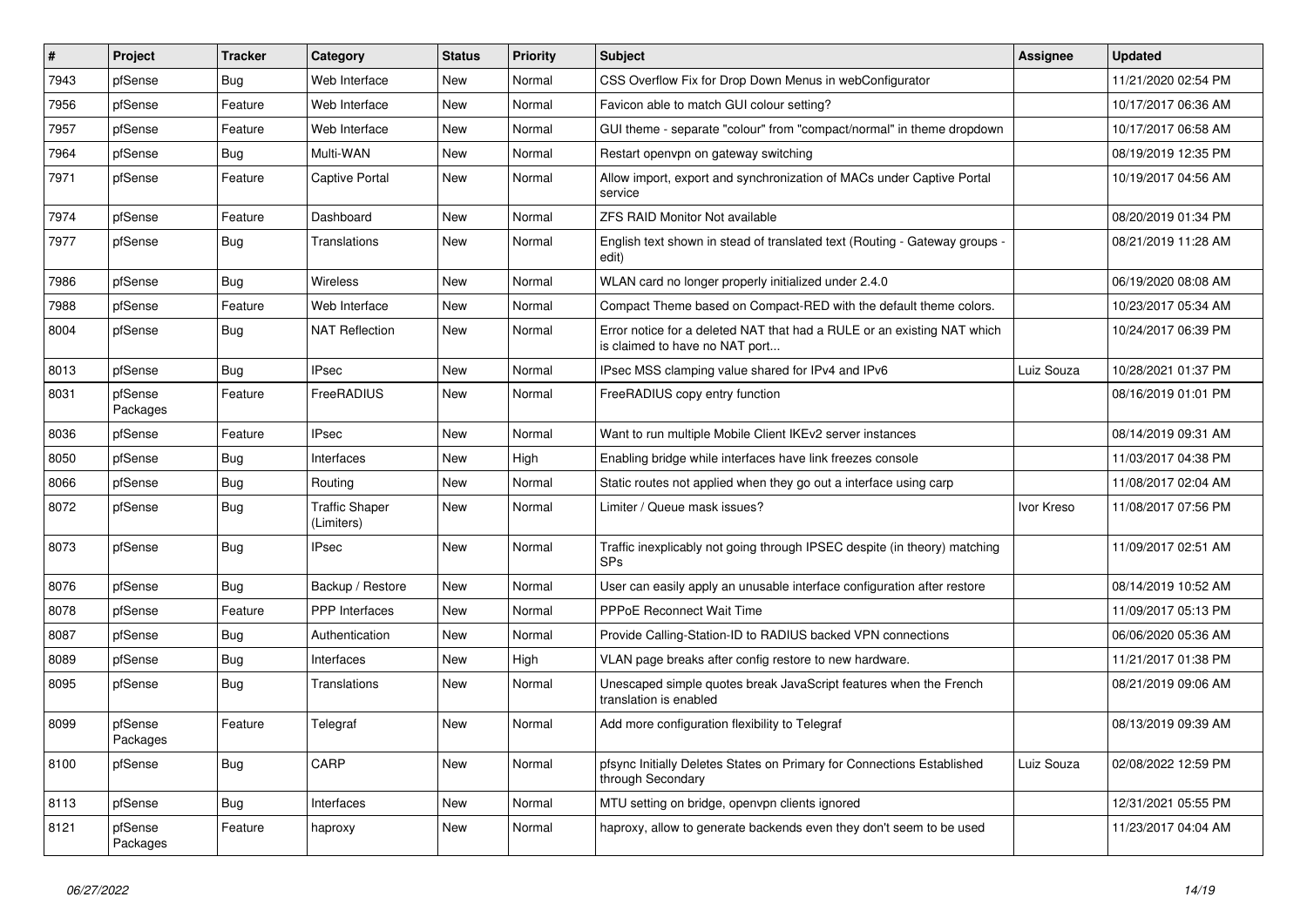| #    | <b>Project</b>      | <b>Tracker</b> | Category                  | <b>Status</b> | Priority | <b>Subject</b>                                                                                                                                                                | <b>Assignee</b> | <b>Updated</b>      |
|------|---------------------|----------------|---------------------------|---------------|----------|-------------------------------------------------------------------------------------------------------------------------------------------------------------------------------|-----------------|---------------------|
| 8122 | pfSense             | Bug            | OpenVPN                   | <b>New</b>    | Normal   | openvpn client is unable to use OTP (temporary) passwords                                                                                                                     |                 | 04/16/2018 09:28 AM |
| 8130 | pfSense             | <b>Bug</b>     | <b>Traffic Graphs</b>     | <b>New</b>    | Normal   | Status - Monitoring - Area chart displays traffic data differently than Line or<br>Bar charts                                                                                 |                 | 11/26/2017 01:40 PM |
| 8146 | pfSense<br>Packages | Feature        | <b>BIND</b>               | <b>New</b>    | Normal   | Zone Domain Records more powerfull for BIND Zones                                                                                                                             |                 | 08/13/2019 09:39 AM |
| 8148 | pfSense<br>Packages | Feature        | OpenVPN Client<br>Export  | New           | Very Low | OpenVPN - Output Windows Client .MSI Installer for GPO deployment                                                                                                             |                 | 11/30/2017 01:24 PM |
| 8149 | pfSense             | Feature        | <b>NTPD</b>               | New           | Normal   | <b>NTPsec</b>                                                                                                                                                                 |                 | 10/11/2020 10:59 AM |
| 8157 | pfSense             | <b>Bug</b>     | Dashboard                 | New           | Very Low | Traffic Graph clutter from time to time                                                                                                                                       |                 | 12/03/2017 06:40 AM |
| 8158 | pfSense             | Bug            | Interfaces                | <b>New</b>    | High     | IPv6 Track Interface issue with more than one WAN-Gateway and a<br>number of internal interfaces at least track interface from one interface<br>does not work on regular base |                 | 12/03/2017 09:00 AM |
| 8161 | pfSense<br>Packages | Feature        | FreeRADIUS                | <b>New</b>    | Very Low | Add virtual server support to FreeRadius                                                                                                                                      |                 | 12/05/2017 01:57 PM |
| 8168 | pfSense             | Feature        | <b>IPsec</b>              | New           | Normal   | strongswan dhcp option                                                                                                                                                        |                 | 12/19/2017 04:14 AM |
| 8170 | pfSense             | Feature        | <b>XMLRPC</b>             | <b>New</b>    | Normal   | XMLRPC Sync deletes entires on remote System                                                                                                                                  |                 | 08/21/2019 10:42 AM |
| 8173 | pfSense             | Feature        | Interfaces                | <b>New</b>    | Normal   | dhcp6c - RAW Options                                                                                                                                                          |                 | 05/29/2022 05:34 PM |
| 8176 | pfSense             | Bug            | Package System            | New           | Normal   | ./schema/packages.dtd -- referenced in *xml, but missing?                                                                                                                     |                 | 12/09/2017 06:52 PM |
| 8177 | pfSense             | Bug            | Package System            | New           | Normal   | "/xsl/package.xsl" is referenced in package XML files but not on the<br>firewall                                                                                              |                 | 08/14/2019 09:56 AM |
| 8178 | pfSense             | Feature        | Package System            | <b>New</b>    | Normal   | Allow setting attributes for form elements in package XML                                                                                                                     |                 | 12/09/2017 07:48 PM |
| 8180 | pfSense<br>Packages | <b>Bug</b>     | syslog-ng                 | <b>New</b>    | Normal   | syslog-ng default log file                                                                                                                                                    |                 | 01/16/2018 12:53 PM |
| 8192 | pfSense             | <b>Bug</b>     | <b>Gateway Monitoring</b> | <b>New</b>    | Low      | dpinger - Change in ISP link-local IPv6 address drops connectivity                                                                                                            | Luiz Souza      | 11/05/2020 07:31 AM |
| 8197 | pfSense<br>Packages | Bug            | <b>BIND</b>               | <b>New</b>    | Normal   | BIND UI fails to properly update zone with inline DNSSEC signing enabled                                                                                                      |                 | 02/18/2019 05:23 PM |
| 8199 | pfSense<br>Packages | Feature        | <b>BIND</b>               | New           | Normal   | Support reordering and/or sort alphabetically across BIND package                                                                                                             |                 | 12/12/2017 02:05 AM |
| 8207 | pfSense             | Bug            | <b>Operating System</b>   | <b>New</b>    | Normal   | 2.4 cannot boot as a Xen VM with more than 7 NICs                                                                                                                             |                 | 06/25/2022 05:42 PM |
| 8213 | pfSense<br>Packages | Bug            | haproxy                   | <b>New</b>    | Normal   | acl src file not populated from alias                                                                                                                                         |                 | 12/21/2017 02:02 PM |
| 8216 | pfSense<br>Packages | Feature        | Telegraf                  | New           | Normal   | Add prometheus output for telegraf                                                                                                                                            |                 | 09/09/2020 05:33 AM |
| 8224 | pfSense<br>Packages | Feature        | FreeRADIUS                | New           | Normal   | Add "OU" field to FreeRADIUS page                                                                                                                                             |                 | 02/21/2018 12:53 AM |
| 8229 | pfSense<br>Packages | Bug            | syslog-ng                 | <b>New</b>    | Normal   | syslog-ng stops parsing logs after logrotate run                                                                                                                              |                 | 01/26/2018 12:00 PM |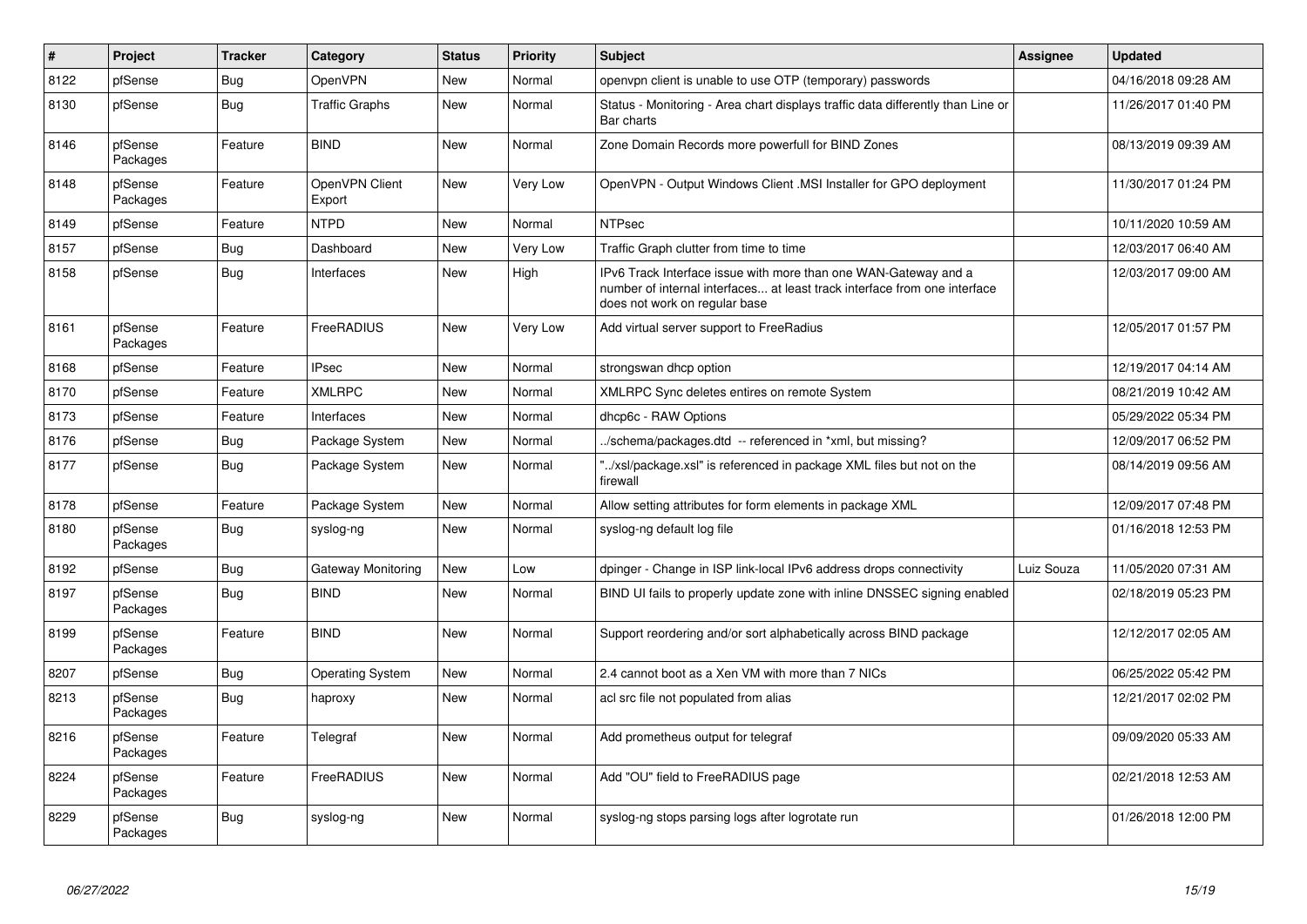| $\pmb{\#}$ | Project             | <b>Tracker</b> | Category                                        | <b>Status</b> | <b>Priority</b> | <b>Subject</b>                                                                                                          | <b>Assignee</b>      | <b>Updated</b>      |
|------------|---------------------|----------------|-------------------------------------------------|---------------|-----------------|-------------------------------------------------------------------------------------------------------------------------|----------------------|---------------------|
| 8230       | pfSense<br>Packages | Feature        | Telegraf                                        | New           | Normal          | telegraf automatic input plugins configuration for enabled pfsense package                                              |                      | 02/18/2019 05:23 PM |
| 8232       | pfSense<br>Packages | Feature        | haproxy                                         | New           | Normal          | different ssl options based on the sni name                                                                             |                      | 01/30/2019 10:36 AM |
| 8233       | pfSense             | <b>Bug</b>     | <b>NAT Reflection</b>                           | New           | Very Low        | NAT reflection back to originating host broken when using FQDN-based IP<br>aliases                                      |                      | 08/21/2019 10:53 AM |
| 8236       | pfSense             | Feature        | <b>DNS Resolver</b>                             | New           | Normal          | Ability to configure "forward-first" and "forward-host" options for more<br>robust domain overrides in DNS Resolver     |                      | 12/26/2017 01:26 AM |
| 8243       | pfSense             | Feature        | <b>XMLRPC</b>                                   | New           | Normal          | Sync dashboard settings over xmlrpc                                                                                     |                      | 08/21/2019 10:42 AM |
| 8262       | pfSense             | Feature        | <b>IPv6 Router</b><br>Advertisements<br>(RADVD) | New           | Normal          | Make each prefix flags configurable separately.                                                                         |                      | 01/16/2018 12:35 PM |
| 8263       | pfSense             | Bug            | Traffic Shaper (ALTQ)                           | New           | Normal          | Cannot create a nonlinear `Link Share` service curve because of: "the<br>sum of the child bandwidth higher than parent" |                      | 11/05/2020 07:31 AM |
| 8264       | pfSense<br>Packages | Bug            | FreeRADIUS                                      | New           | Normal          | Radiusd restart on WAN change results in freeradius not running (and<br>possible solution)                              |                      | 04/21/2022 12:39 PM |
| 8270       | pfSense             | Todo           | Web Interface                                   | <b>New</b>    | Very Low        | Fix grammatically erroneous repetition                                                                                  |                      | 01/11/2018 08:19 AM |
| 8274       | pfSense             | Feature        | <b>Traffic Graphs</b>                           | New           | Normal          | Reverse Inverse Traffic Graph View                                                                                      | <b>Jared Dillard</b> | 08/14/2019 10:31 AM |
| 8279       | pfSense<br>Packages | Feature        | pfBlockerNG                                     | New           | Normal          | Consider adding a new option to the Rule Order                                                                          |                      | 08/20/2019 09:00 AM |
| 8285       | pfSense             | Bug            | Web Interface                                   | New           | Normal          | Actions on stale data may result in catastrophic results                                                                |                      | 01/16/2018 08:08 PM |
| 8295       | pfSense<br>Packages | Bug            | syslog-ng                                       | New           | Normal          | syslog-ng logrotates tls files                                                                                          |                      | 02/14/2018 06:12 AM |
| 8309       | pfSense             | Feature        | Hardware / Drivers                              | New           | Normal          | Include apuled driver to add support for LEDs on PC Engines APU boards                                                  | Darryn Storm         | 08/20/2019 08:47 AM |
| 8313       | pfSense             | <b>Bug</b>     | <b>Notifications</b>                            | New           | Normal          | STARTTLS auto detection not working                                                                                     |                      | 04/21/2022 12:39 PM |
| 8316       | pfSense             | Feature        | Rules / NAT                                     | New           | Low             | expiration date when creating new rules                                                                                 |                      | 08/21/2019 09:11 AM |
| 8324       | pfSense             | Bug            | Hardware / Drivers                              | New           | Normal          | bxe cards require promisc for OSPF                                                                                      | Luiz Souza           | 05/25/2020 03:19 PM |
| 8325       | pfSense             | Bug            | UPnP/NAT-PMP                                    | New           | Normal          | UPnP not available for pppoe-Clients                                                                                    |                      | 11/15/2020 10:33 AM |
| 8330       | pfSense             | Feature        | DHCP (IPv4)                                     | <b>New</b>    | Normal          | add options for ddns-local-address statements                                                                           |                      | 04/27/2021 12:31 PM |
| 8335       | pfSense             | <b>Bug</b>     | <b>LAGG Interfaces</b>                          | New           | Normal          | System hang with LACP downlink to UniFi switch                                                                          |                      | 08/21/2019 11:18 AM |
| 8343       | pfSense             | Bug            | Gateways                                        | New           | Normal          | Gateway Routes (Default Routes) not removed in Kernel when removed<br>from GUI                                          |                      | 05/14/2020 01:22 AM |
| 8346       | pfSense             | Feature        | <b>IPsec</b>                                    | New           | Normal          | Let pFSense act as an IPSec XAuth VPN Client                                                                            |                      | 02/23/2018 07:39 AM |
| 8349       | pfSense             | Feature        | <b>Traffic Graphs</b>                           | New           | Normal          | Show the actual numerical information (upload/download speeds) in the<br>traffic graph dashboard widget                 | <b>Jared Dillard</b> | 02/28/2018 09:42 AM |
| 8372       | pfSense             | Feature        | Logging                                         | New           | Normal          | add gui setting to adjust refresh rate for dynamic firewall logs                                                        |                      | 08/14/2019 10:31 AM |
| 8380       | pfSense             | <b>Bug</b>     | OpenVPN                                         | New           | Normal          | OpenVPN RADIUS password length is not constant                                                                          | Jim Pingle           | 07/17/2020 11:46 AM |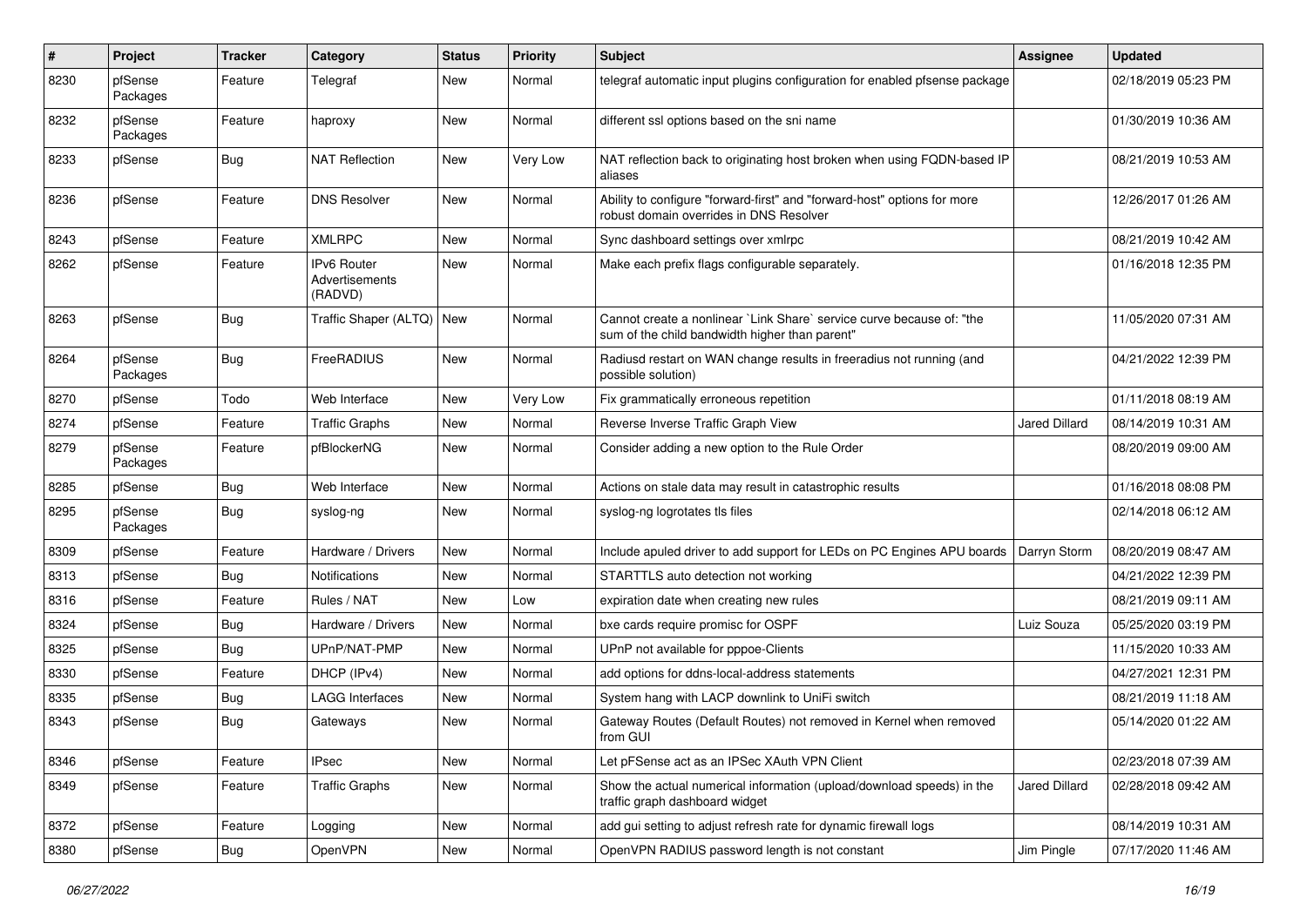| #    | Project             | <b>Tracker</b> | Category                 | <b>Status</b> | <b>Priority</b> | <b>Subject</b>                                                                                                          | <b>Assignee</b> | <b>Updated</b>      |
|------|---------------------|----------------|--------------------------|---------------|-----------------|-------------------------------------------------------------------------------------------------------------------------|-----------------|---------------------|
| 8385 | pfSense             | Feature        | Rules / NAT              | New           | Normal          | Utilize IP addresses from successfully authenticated OpenVPN endpoints<br>to Update Firewall Rules                      |                 | 07/19/2018 03:07 PM |
| 8401 | pfSense             | Bug            | Installer                | New           | Normal          | Issues related to keys representing alphabetic characters specific to<br>Scandinavian languages and to some other keys. |                 | 03/30/2018 11:06 AM |
| 8406 | pfSense             | Bug            | Dynamic DNS              | New           | Normal          | DDNS IPV6 Cloudflare Client does not detect PPOE address                                                                |                 | 03/31/2018 11:56 AM |
| 8419 | pfSense             | <b>Bug</b>     | Web Interface            | New           | Normal          | webgui, when menubar is fixed to the top of the screen, the last items of<br>long menus cannot be seen/used.            |                 | 07/19/2018 03:10 PM |
| 8432 | pfSense             | Bug            | Dynamic DNS              | New           | Normal          | Dynamic DNS Client gives an error that it can't find IPv6 address when<br>WAN interface is a LAGG                       |                 | 09/17/2020 05:23 AM |
| 8435 | pfSense             | <b>Bug</b>     | Interfaces               | New           | Normal          | DHCPv6 unusable in certain circumstances (US AT&T Fiber, etc.)                                                          |                 | 08/14/2019 10:52 AM |
| 8438 | pfSense<br>Packages | Bug            | haproxy                  | New           | High            | haproxy: can't use ACL for cert with http-response actions                                                              |                 | 05/24/2018 01:12 PM |
| 8454 | pfSense<br>Packages | Bug            | arpwatch                 | New           | Very Low        | Arpwatch package break email notifications from other sources                                                           |                 | 06/23/2022 07:49 PM |
| 8458 | pfSense             | Feature        | Dashboard                | New           | Low             | Allow reordering of interface widget                                                                                    |                 | 08/14/2019 10:52 AM |
| 8464 | pfSense             | Bug            | Wireless                 | New           | Very Low        | Wireless USB card does not connect to WiFi automatically after<br>reboot/halt                                           |                 | 06/19/2020 03:44 AM |
| 8474 | pfSense             | Feature        | <b>High Availability</b> | New           | Low             | Easier Conversion to HA Pair from Existing Non-HA Firewall                                                              |                 | 04/19/2018 11:52 PM |
| 8483 | pfSense             | Feature        | Traffic Shaper (ALTQ)    | New           | Normal          | Allow user to choose order of Queues status                                                                             |                 | 08/21/2019 09:12 AM |
| 8500 | pfSense             | Bug            | <b>Dynamic DNS</b>       | New           | Low             | Incorrect categorization of status/info messages from phpDynDNS                                                         |                 | 08/16/2019 12:50 PM |
| 8512 | pfSense             | Bug            | <b>PPP</b> Interfaces    | New           | Normal          | PPPoE reconnect fails after interface flap                                                                              |                 | 08/20/2019 10:06 AM |
| 8513 | pfSense<br>Packages | Bug            | FreeRADIUS               | New           | High            | Freeradius 3.x Idap problem                                                                                             |                 | 02/18/2019 05:22 PM |
| 8516 | pfSense<br>Packages | Bug            | FreeRADIUS               | New           | Normal          | FreeRADIUS requires settings re-saved after pfSense upgrade                                                             | Jim Pingle      | 12/31/2021 05:58 PM |
| 8517 | pfSense<br>Packages | Feature        | New Package<br>Request   | New           | Normal          | OpenConnect client                                                                                                      |                 | 08/13/2019 10:01 AM |
| 8520 | pfSense             | Feature        | Interfaces               | New           | Normal          | Option to auto-renew DHCP on interface with an offline gateway or<br>marked as down                                     |                 | 07/20/2021 11:00 AM |
| 8526 | pfSense             | <b>Bug</b>     | Interfaces               | New           | Normal          | DHCP client ignores server replies when 802.1g tagging is used                                                          |                 | 08/14/2019 10:52 AM |
| 8532 | pfSense             | Feature        | OpenVPN                  | New           | Low             | Ability to add metric to pushed routes                                                                                  |                 | 05/22/2018 07:45 AM |
| 8547 | pfSense<br>Packages | Feature        | New Package<br>Request   | New           | Normal          | fwknop Port Knocking Package                                                                                            |                 | 02/08/2021 12:17 PM |
| 8558 | pfSense             | Feature        | Web Interface            | New           | Normal          | Add more table sorting in various UI pages                                                                              |                 | 08/21/2019 09:14 AM |
| 8560 | pfSense<br>Packages | <b>Bug</b>     | ACME                     | New           | Normal          | ACME: can't update DNS records in DNSMadeEasy registar for several<br>domains with different API keys/ids               |                 | 06/08/2018 01:28 PM |
| 8566 | pfSense             | <b>Bug</b>     | CARP                     | New           | Normal          | Wrong IPv6 source in NS request in case using of IPv6 alias                                                             |                 | 06/12/2018 01:26 PM |
| 8567 | pfSense             | <b>Bug</b>     | CARP                     | New           | Normal          | Using IPv6 VIP alias for services may affect CARP IPv6 VIP work                                                         |                 | 06/12/2018 01:26 PM |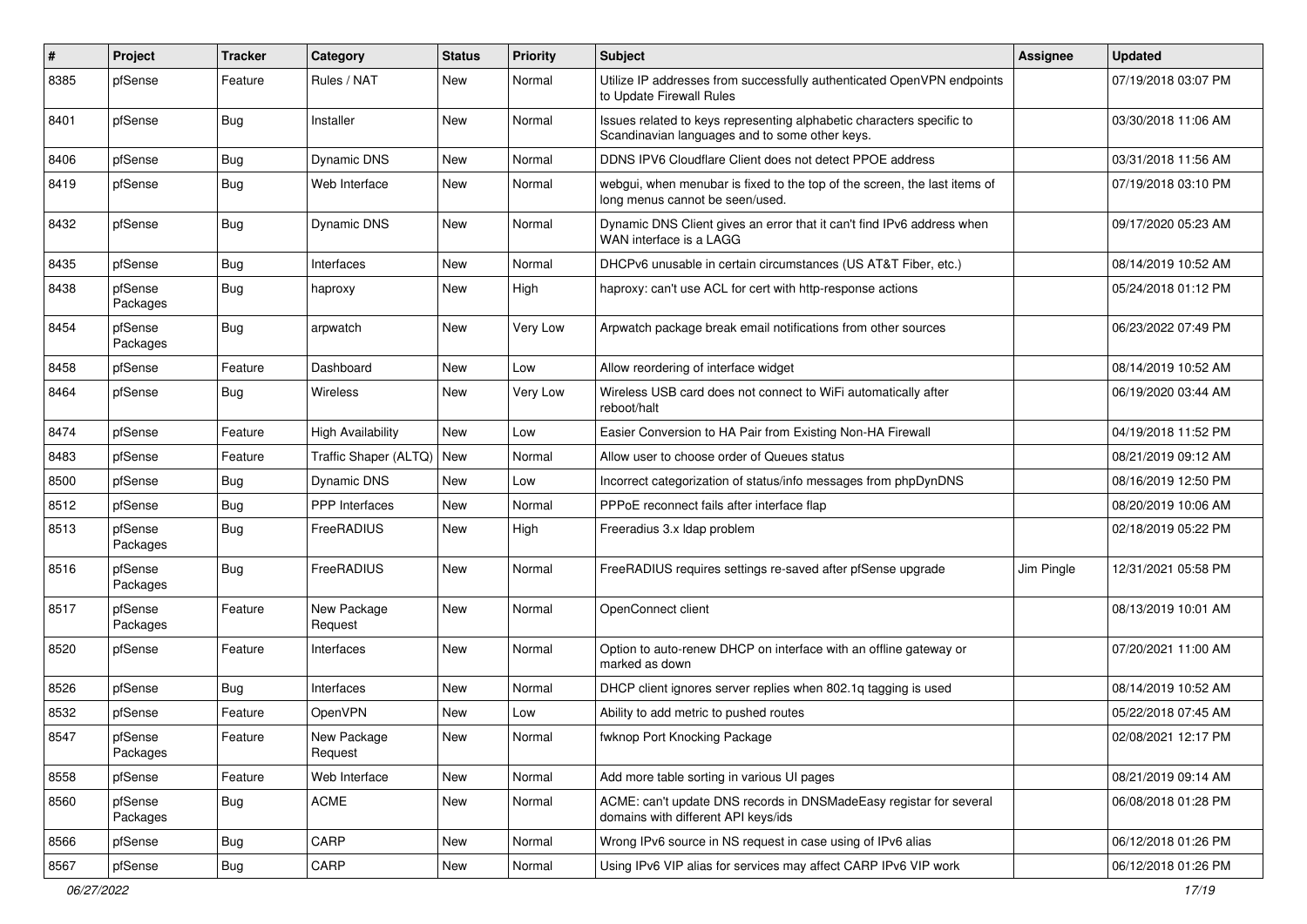| #    | Project             | <b>Tracker</b> | Category                                        | <b>Status</b> | <b>Priority</b> | <b>Subject</b>                                                                                                                          | <b>Assignee</b> | <b>Updated</b>      |
|------|---------------------|----------------|-------------------------------------------------|---------------|-----------------|-----------------------------------------------------------------------------------------------------------------------------------------|-----------------|---------------------|
| 8570 | pfSense             | Bug            | <b>XML Parser</b>                               | New           | Normal          | Empty (dn)shaper config gets populated with newline                                                                                     |                 | 08/20/2019 02:45 PM |
| 8589 | pfSense<br>Packages | <b>Bug</b>     | FreeRADIUS                                      | <b>New</b>    | Normal          | FreeRadius 0.15.5 2 ignoring tunnelled-reply=no                                                                                         |                 | 02/18/2019 03:40 PM |
| 8599 | pfSense             | Feature        | Rules / NAT                                     | <b>New</b>    | Very Low        | <b>IPv6</b> flow labels                                                                                                                 |                 | 07/16/2018 07:36 AM |
| 8614 | pfSense             | Bug            | DHCP (IPv4)                                     | <b>New</b>    | Normal          | Cannot remove Additional BOOTP/DHCP Options                                                                                             |                 | 08/21/2019 09:15 AM |
| 8641 | pfSense             | Feature        | Web Interface                                   | <b>New</b>    | Normal          | Need way to disable HSTS and/or replace webConfigurator certificate<br>from CLI                                                         |                 | 07/16/2018 10:21 AM |
| 8686 | pfSense             | <b>Bug</b>     | <b>IPsec</b>                                    | <b>New</b>    | Normal          | IPsec VTI: Assigned interface firewall rules are never parsed                                                                           |                 | 02/10/2021 12:15 PM |
| 8694 | pfSense             | Feature        | Authentication                                  | New           | Very Low        | Client CA Auth for PFSense WebGui                                                                                                       |                 | 08/21/2019 09:25 AM |
| 8705 | pfSense<br>Packages | Bug            | syslog-ng                                       | New           | Normal          | Syslog-NG error in latest snapshot                                                                                                      |                 | 07/27/2018 10:17 AM |
| 8711 | pfSense             | Bug            | <b>IGMP Proxy</b>                               | <b>New</b>    | Normal          | igmpproxy with PPPoE Interfaces                                                                                                         |                 | 07/28/2018 09:21 AM |
| 8712 | pfSense             | Feature        | Traffic Shaper (ALTQ)                           | <b>New</b>    | Normal          | QOS on ipsec links                                                                                                                      |                 | 06/22/2020 06:27 AM |
| 8743 | pfSense             | Todo           | Gateways                                        | New           | Low             | Gateway Groups page should list gateways in tier order                                                                                  |                 | 08/14/2019 12:16 PM |
| 8752 | pfSense<br>Packages | <b>Bug</b>     | squidquard                                      | New           | Normal          | For SquidGuard in "Common ACL" menu "Target Rules List" "access"<br>option always stays with default value '---' for my Target category |                 | 08/06/2018 05:53 AM |
| 8769 | pfSense<br>Packages | Feature        | FreeRADIUS                                      | <b>New</b>    | Normal          | Allow FreeRADIUS users to change their own Passwords and Pins                                                                           |                 | 10/11/2018 11:34 AM |
| 8770 | pfSense             | <b>Bug</b>     | <b>Interfaces</b>                               | <b>New</b>    | Normal          | QinQ interfaces always show as active                                                                                                   |                 | 02/01/2020 09:47 AM |
| 8775 | pfSense             | Feature        | Authentication                                  | New           | Very Low        | Use SRV record for LDAP Authentication                                                                                                  |                 | 05/06/2020 07:49 AM |
| 8794 | pfSense             | Feature        | <b>NTPD</b>                                     | <b>New</b>    | Normal          | NTP authentiction                                                                                                                       | Tod L           | 08/05/2021 01:20 AM |
| 8804 | pfSense             | Bug            | <b>PPP</b> Interfaces                           | New           | Normal          | Netgate SG-1000 PPPoE Keepalives not prioritized, internet drops                                                                        |                 | 08/20/2019 10:06 AM |
| 8815 | pfSense             | Bug            | Interfaces                                      | New           | Normal          | IP addresses are removed from interfaces when link is lost and either IPv4<br>or IPv6 is dynamic                                        | Luiz Souza      | 07/21/2021 07:49 AM |
| 8820 | pfSense             | Bug            | Rules / NAT                                     | New           | Low             | System/Advanced/Misc - "Do not kill connections when schedule expires"<br>UN-checked still leaves existing connections open.            |                 | 07/28/2020 10:59 AM |
| 8827 | pfSense<br>Packages | Bug            | squidquard                                      | <b>New</b>    | Normal          | Squidguard: ACL redirect modes 'redirect' and 'err page' send<br>unresolvable URLs to the client.                                       | Viktor Gurov    | 12/21/2021 05:49 AM |
| 8831 | pfSense             | Bug            | <b>IPv6 Router</b><br>Advertisements<br>(RADVD) | <b>New</b>    | Very High       | Radvd causes latency spikes                                                                                                             |                 | 04/19/2021 04:51 AM |
| 8836 | pfSense<br>Packages | Feature        | FreeRADIUS                                      | New           | Normal          | Define Idap group vlan assignment in users file                                                                                         |                 | 08/26/2018 07:53 AM |
| 8846 | pfSense             | Bug            | Gateways                                        | New           | Low             | Misleading gateway error message adding/editing static routes using a<br>disabled interface                                             |                 | 08/21/2019 11:29 AM |
| 8852 | pfSense Docs        | Correction     | <b>DHCP</b>                                     | New           | Normal          | [feedback form] Unclear about "Client Identifier" in a static mapping                                                                   | Jim Pingle      | 09/23/2020 02:30 PM |
| 8869 | pfSense<br>Packages | Feature        | haproxy                                         | New           | Normal          | HAproxy should use RFC 7919 DH parameter files                                                                                          |                 | 10/17/2018 10:46 AM |